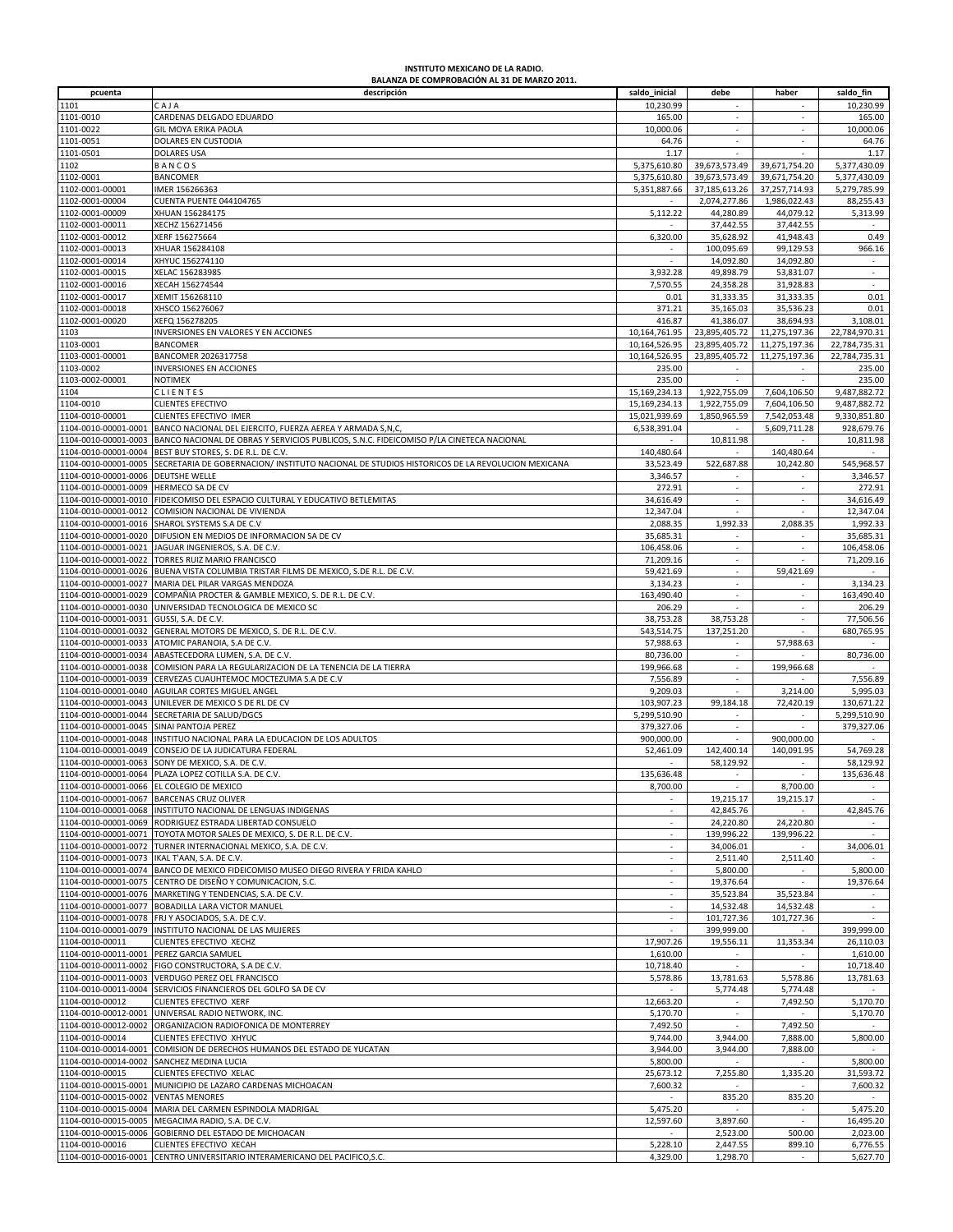|                                              | 1104-0010-00016-0002 GARCIA LOPEZ BAUDELIO                                              | 899.10                 | 1,148.85                                             | 899.10                                               | 1,148.85               |
|----------------------------------------------|-----------------------------------------------------------------------------------------|------------------------|------------------------------------------------------|------------------------------------------------------|------------------------|
| 1104-0010-00017                              | CLIENTES EFECTIVO XEMIT                                                                 | 52,341.52              | $\sim$                                               | $\sim$                                               | 52,341.52              |
| 1104-0010-00017-0003                         | MUNICIPIO DE COMITAN DE DOMINGUEZ                                                       | 52,341.52              |                                                      |                                                      | 52,341.52              |
| 1104-0010-00018                              | CLIENTES EFECTIVO XHSCO                                                                 |                        | 10,440.00                                            | 10,440.00                                            |                        |
| 1104-0010-00018-0001                         | CAJA POPULAR MEXICANA SC DE AP DE RL DE CV                                              |                        | 9,744.00                                             | 9,744.00                                             |                        |
| 1104-0010-00018-0002                         | SISTEMA FEDERAL DE AGUA POTABLE                                                         | $\sim$                 | 696.00                                               | 696.00                                               | ×.                     |
| 1104-0010-00020                              | CLIENTES EFECTIVO XEFQ                                                                  | 23,737.24              | 28,146.04                                            | 22,644.88                                            | 29,238.40              |
| 1104-0010-00020-0001                         | ANAYA ORTIZ RODOLFO                                                                     | 1,293.60               |                                                      |                                                      | 1,293.60               |
| 1104-0010-00020-0005                         | 1104-0010-00020-0003 DIVERSIONES Y PROMOCIONES QUIROGA<br><b>GONZALEZ ZAVALA ROSELA</b> | 3,274.00<br>839.16     | ٠<br>$\overline{\phantom{a}}$                        | $\overline{\phantom{a}}$<br>$\overline{\phantom{a}}$ | 3,274.00<br>839.16     |
| 1104-0010-00020-0006                         | LAS CERVEZAS MODELO EN SONORA, SA DE CV.                                                | 4,158.00               | ×.                                                   |                                                      | 4,158.00               |
| 1104-0010-00020-0007                         | MENDEZ CHAVEZ RAFAEL                                                                    | 1,833.72               | 963.48                                               | 963.48                                               | 1,833.72               |
| 1104-0010-00020-0008                         | MUNICIPIO DE CANANEA SONORA                                                             |                        | 1,243.20                                             |                                                      | 1,243.20               |
| 1104-0010-00020-0009                         | MEXICANA DEL COBRE, S.A DE C.V.                                                         | 3,108.00               |                                                      | 3,108.00                                             |                        |
| 1104-0010-00020-0012                         | OCHOA MARTINEZ MARIA DEL CARMEN                                                         | 372.96                 | ×                                                    |                                                      | 372.96                 |
| 1104-0010-00020-0014                         | SINDICATO NACIONAL DE TRABAJADORES                                                      | 621.60                 | 932.40                                               |                                                      | 1,554.00               |
| 1104-0010-00020-0015                         | TERMINAL MEDINA RAFAEL                                                                  | 932.40                 | 932.40                                               | 932.40                                               | 932.40                 |
| 1104-0010-00020-0017                         | TREVIÑO ANGULO ISMAEL                                                                   | 5,749.80               | 4,506.60                                             |                                                      | 10,256.40              |
| 1104-0010-00020-0021                         | INSTITUTO TECNOLOGICO SUPERIOR DE CANANEA                                               |                        | 932.40                                               | 932.40                                               |                        |
| 1104-0010-00020-0022                         | MRM ASESORES Y CONSTRUCCION, S.A. DE C.V.                                               | 155.40                 |                                                      | 155.40                                               |                        |
| 1104-0010-00020-0023                         | UNIVERSIDAD DE DESARROLLO PROFESIONAL, S.C.                                             |                        | 3,480.96                                             |                                                      | 3,480.96               |
| 1104-0010-00020-0026<br>1104-0010-00020-0027 | CRUZ DAVISON GUILLERMO ENRIQUE                                                          | 1,398.60               | 10,007.76                                            | 1,398.60<br>10,007.76                                | $\sim$                 |
| 1104-0010-00020-0028                         | COMITE PARTICULAR DE CARIDAD I.A.P<br>CREA LO PRODUCCIONES, S.A. DE C.V.                |                        | 5,146.84                                             | 5,146.84                                             |                        |
| 1105                                         | <b>DEUDORES</b>                                                                         | 378,970.66             | 73,088.10                                            | 72,649.10                                            | 379,409.66             |
| 1105-0001                                    | TELEFONIA POR CABLE, SA.C                                                               | 80,192.66              | 70,562.70                                            | 70,562.70                                            | 80,192.66              |
| 1105-0003                                    | CAMPOS ESPINO MA.LOURDES                                                                |                        | 439.00                                               | $\sim$                                               | 439.00                 |
| 1105-0004                                    | COM FED ELECTRICIDAD                                                                    | 298,778.00             |                                                      |                                                      | 298,778.00             |
| 1105-0007                                    | SEGUROS BANORTE GENERALI                                                                |                        | 2,086.40                                             | 2,086.40                                             |                        |
| 1106                                         | <b>VIATICOS A COMPROBAR</b>                                                             | 64,129.51              | 42.810.80                                            | 52,611.40                                            | 54,328.91              |
| 1106-0114                                    | VELAZQUEZ LAGUNA ISMAEL                                                                 |                        | 6,615.00                                             | 6,120.99                                             | 494.01                 |
| 1106-0145                                    | ASTUDILLO MOYA ENRIQUE                                                                  | 1,405.00               | 4,275.00                                             | 5,680.00                                             | $\sim$                 |
| 1106-0225                                    | CAZARES QUIROGA ANTONIO                                                                 | 70.00                  | ×.                                                   |                                                      | 70.00                  |
| 1106-0278                                    | MARTINEZ MONTES FERNANDO                                                                | 201.36                 | $\overline{\phantom{a}}$                             | 201.36                                               |                        |
| 1106-0442<br>1106-0770                       | ARROYO RIVERA CRISTIAN OMAR<br>CASTILLO GUERRERO ALFREDO                                | 2,000.00               | 2,652.50                                             | 2,652.50                                             | 2,000.00               |
| 1106-1208                                    | LOPEZ MARTINEZ ANGELA                                                                   |                        | 5,375.00                                             | 4,930.00                                             | 445.00                 |
| 1106-1214                                    | SANCHEZ RAMOS JOSE MARIANO                                                              | 1,879.65               |                                                      | 1,680.00                                             | 199.65                 |
| 1106-1275                                    | QUINTERO HERNANDEZ LUIS VICTOR                                                          | 5,784.80               | 4,626.00                                             | 10,332.31                                            | 78.49                  |
| 1106-1309                                    | FERNANDEZ ARIAS MIGUEL                                                                  |                        | 1,869.00                                             | 1,869.00                                             | $\sim$                 |
| 1106-1363                                    | LORENZANA MAYA LUIS MANUEL                                                              | 12,510.00              | $\sim$                                               | $\overline{\phantom{a}}$                             | 12,510.00              |
| 1106-1425                                    | <b>GUERRERO LEMUS TERESA</b>                                                            | 21.43                  |                                                      |                                                      | 21.43                  |
| 1106-1507                                    | <b>FLORES AGUILAR RICARDO</b>                                                           | $\sim$                 | 800.00                                               | 800.00                                               | $\sim$                 |
| 1106-1508                                    | <b>BACILIO HUITRON MACARIO</b>                                                          | 935.16                 |                                                      |                                                      | 935.16                 |
| 1106-1600                                    | <b>GONZALEZ PONCE JESUS</b>                                                             | 1,000.00               | $\overline{\phantom{a}}$                             | 1,000.00                                             |                        |
| 1106-1662                                    | DOMINGUEZ AVILA FRANCISCO                                                               | 17,182.00              |                                                      |                                                      | 17,182.00              |
| 1106-1715                                    | ICTHE PERALTA JOSE ELEAZAR                                                              | 4.00                   | $\overline{\phantom{a}}$                             | $\overline{\phantom{a}}$                             | 4.00                   |
| 1106-1812                                    | MARTINEZ LUGO LUIS ARTURO                                                               | 7,851.01<br>×.         |                                                      |                                                      | 7,851.01               |
| 1106-1848<br>1106-1911                       | GIL MOYA ERIKA PAOLA<br>MANZANITA MORENO CARLOS                                         | $\sim$                 | 11,723.30<br>2,875.00                                | 11,723.30<br>2,250.55                                | 624.45                 |
| 1106-1912                                    | <b>MEJIA YERVES EUSEBIO</b>                                                             | 0.10                   |                                                      |                                                      | 0.10                   |
| 1106-1939                                    | MARTINEZ SILVA OSCAR                                                                    |                        | 2,000.00                                             | 2,000.00                                             |                        |
| 1106-1943                                    | SANCHEZ VIZZUETH AARON                                                                  | 9,207.00               |                                                      |                                                      | 9,207.00               |
| 1106-1978                                    | GONZALEZ LOPEZ MIGUEL ANGEL                                                             | 1,703.00               | $\sim$                                               | 1,371.39                                             | 331.61                 |
| 1106-1980                                    | RAMIREZ GUTIERREZ EDGARDO                                                               | 2,375.00               |                                                      |                                                      | 2,375.00               |
| 1107                                         | ANTICIPO A PROVEEDORES Y CONTRATISTAS                                                   | 885,455.22             | $\overline{\phantom{a}}$                             | 763,221.57                                           | 122,233.65             |
| 1107-0001                                    | CONSTRUCTORA CRUZ SERVIN, S.A. DE C.V.                                                  | 885,455.22             | ×.                                                   | 763,221.57                                           | 122,233.65             |
| 1108                                         | ESTIMACION PARA CUENTAS INCOBRABLES                                                     | 1,858,933.34           | 10,242.80                                            | 2,502,665.11                                         | 4,351,355.65           |
| 1108-0010                                    | <b>ESTIMACION X RADIODIFUSOR</b>                                                        | 1,858,933.34           | 10,242.80                                            | 2,502,665.11                                         | 4,351,355.65           |
| 1108-0010-00001                              | <b>ESTIMAC CTAS INCOBRA IMER</b>                                                        | 1,774,189.17           | 10,242.80                                            | 2,502,665.11                                         | 4,266,611.48           |
| 1108-0010-00001-0002                         | 1108-0010-00001-0001 BCO NAL DEL EJERC FZA AER<br>LOZA MARQUEZ PRODUCCIONES             | 7,821.45<br>210,637.68 |                                                      |                                                      | 7,821.45<br>210,637.68 |
| 1108-0010-00001-0003 DIF EN MEDIOS DE INF    |                                                                                         | 1.616.11               | $\overline{\phantom{a}}$                             | $\overline{\phantom{a}}$                             | 1,616.11               |
|                                              | 1108-0010-00001-0004 ORTIZ CUAXIOLA LUIS ROGEL                                          | 912.13                 | $\overline{\phantom{a}}$                             | $\overline{\phantom{a}}$                             | 912.13                 |
|                                              | 1108-0010-00001-0006 UNIV TECNOLOGICA DE MEX                                            | 206.29                 |                                                      | $\sim$                                               | 206.29                 |
| 1108-0010-00001-0007                         | SRIA DE GOBERNACION                                                                     | 382,350.50             | 10,242.80                                            | $\sim$                                               | 372,107.70             |
| 1108-0010-00001-0008                         | UITGANG MEXICO BY BALTON                                                                | 31,140.64              |                                                      | ×.                                                   | 31,140.64              |
|                                              | 1108-0010-00001-0009 VILLASEÑOR LOPEZ MA ALLA                                           | 25,875.00              | $\sim$                                               | $\overline{\phantom{a}}$                             | 25,875.00              |
|                                              | 1108-0010-00001-0013 INST NAL DE LAS PERS ADUL                                          | 78.57                  |                                                      |                                                      | 78.57                  |
| 1108-0010-00001-0014 OSORIO CHAVEZ CESAR     |                                                                                         | 23,263.75              | $\overline{\phantom{a}}$                             | $\overline{\phantom{a}}$                             | 23,263.75              |
|                                              | 1108-0010-00001-0015 WARCOMN PUBLICIDAD                                                 | 99,700.00              |                                                      |                                                      | 99,700.00              |
|                                              | 1108-0010-00001-0017 CONSORCIO SALOMON S. A                                             | 60,375.00              | $\overline{\phantom{a}}$                             | $\overline{\phantom{a}}$                             | 60,375.00              |
| 1108-0010-00001-0020                         | 1108-0010-00001-0018 CONSEJO DE LA JUDICA FED<br>PARTIDO REVOLUCIONARIO                 | 349.33<br>48,300.00    | $\overline{\phantom{a}}$<br>$\overline{\phantom{a}}$ | $\sim$<br>$\sim$                                     | 349.33<br>48,300.00    |
|                                              | 1108-0010-00001-0021 SRIA FINAN GOB EDO/TAMAUL                                          | 13,685.00              | $\sim$                                               | $\overline{\phantom{a}}$                             | 13,685.00              |
|                                              | 1108-0010-00001-0022 GOBIERNO DEL EDO VERACRUZ                                          | 13,685.00              | ×.                                                   | ×.                                                   | 13,685.00              |
|                                              | 1108-0010-00001-0023 GOBIERNO DEL D F/JEFATUR                                           | 1,304.35               |                                                      | $\overline{\phantom{a}}$                             | 1,304.35               |
|                                              | 1108-0010-00001-0025 HECTOR JULIAN VELAZQUEZ                                            | 641,958.89             | ×.                                                   | $\overline{\phantom{a}}$                             | 641,958.89             |
| 1108-0010-00001-0027 HERMECO S. A DE C. V    |                                                                                         | 272.91                 | $\sim$                                               | $\sim$                                               | 272.91                 |
| 1108-0010-00001-0031 MOISES MIGUEL ANGEL     |                                                                                         | 995.00                 |                                                      |                                                      | 995.00                 |
| 1108-0010-00001-0033                         | <b>EDGAR RUIZ SOTO</b>                                                                  | 149,500.00             | ÷.                                                   | $\sim$                                               | 149,500.00             |
| 1108-0010-00001-0037 PROFEDET                |                                                                                         | 131.57                 | $\overline{\phantom{a}}$                             | $\sim$                                               | 131.57                 |
|                                              | 1108-0010-00001-0043 FORTALEZA MUSICAL S. A                                             | 60,030.00              | ×.                                                   |                                                      | 60,030.00              |
|                                              | 1108-0010-00001-0046 SECRETARIA DE SALUD/DGCS                                           | $\sim$                 | ٠<br>$\overline{\phantom{a}}$                        | 2,499,530.88                                         | 2,499,530.88           |
| 1108-0010-00001-0047<br>1108-0010-00011      | VARGAS MENDOZA MARIA DEL PILAR<br>ESTIMAC CTAS INCOBR XECHZ                             | 2,382.80               | $\sim$                                               | 3,134.23                                             | 3,134.23<br>2,382.80   |
| 1108-0010-00011-0001                         | GONZALEZ CARDEL JOSE ADRIAN                                                             | 772.80                 |                                                      |                                                      | 772.80                 |
| 1108-0010-00011-0002                         | PEREZ GARCIA SAMUEL                                                                     | 1,610.00               | $\overline{\phantom{a}}$                             | $\overline{\phantom{a}}$                             | 1,610.00               |
| 1108-0010-00012                              | ESTIMAC. CTAS. INCOBRAB. XERF                                                           | 5,170.70               | $\overline{\phantom{a}}$                             | ٠                                                    | 5,170.70               |
| 1108-0010-00012-0001                         | UNIVERSAL RADIO NETWORK, INC.                                                           | 5,170.70               | ÷.                                                   |                                                      | 5,170.70               |
| 1108-0010-00013                              | ESTIMAC CTAS INCOB XHUAR                                                                | 25,625.00              | $\sim$                                               | $\sim$                                               | 25,625.00              |
|                                              | 1108-0010-00013-0001 MASS MEDIA ADVERTISING                                             | 25,625.00              | ÷.                                                   | $\overline{\phantom{a}}$                             | 25,625.00              |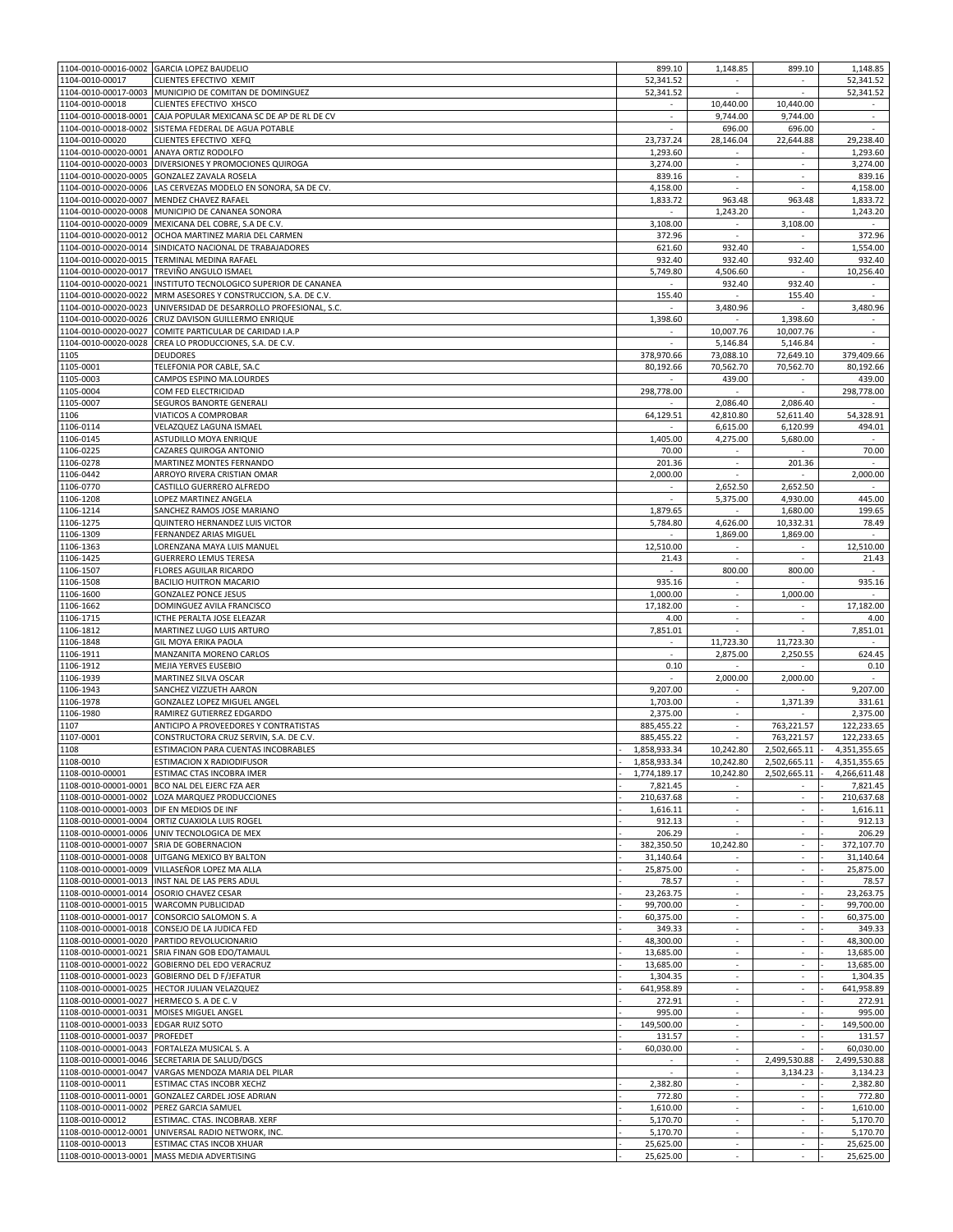| 1108-0010-00017        | ESTIMAC CTAS INCOB XEMIT                                                                                            | 41,613.84                    | $\sim$                   | $\overline{\phantom{a}}$ | 41,613.84                    |
|------------------------|---------------------------------------------------------------------------------------------------------------------|------------------------------|--------------------------|--------------------------|------------------------------|
| 1108-0010-00017-0002   | MUNICIPIO DE COMITAN DMZ                                                                                            | 41,613.84                    | ×.                       | ٠                        | 41,613.84                    |
| 1108-0010-00020        | ESTIM CTAS INCOBR XEFQ                                                                                              | 9,951.83                     | ×                        | $\sim$                   | 9,951.83                     |
| 1108-0010-00020-0001   | ROMERO CABRERA ANDRES                                                                                               | 525.53                       | $\sim$                   | $\overline{\phantom{a}}$ | 525.53                       |
| 1108-0010-00020-0004   | ANAYA ORTIZ RODOLFO                                                                                                 | 1,293.60                     |                          |                          | 1,293.60                     |
| 1108-0010-00020-0005   | DIVERS.Y PROMOC. QUIROGA                                                                                            | 3,274.00                     | $\overline{\phantom{a}}$ | ٠                        | 3,274.00                     |
| 1108-0010-00020-0007   | LAS CERVEZAS MOD.D SONORA                                                                                           | 4,158.00                     |                          |                          | 4,158.00                     |
| 1108-0010-00020-0008   | ROSTI-POLLO S. A                                                                                                    | 700.70                       | $\overline{\phantom{a}}$ | $\overline{\phantom{a}}$ | 700.70                       |
| 1110                   | IMPUESTOS POR COMPENSAR                                                                                             | 13,667,204.46                | $\overline{\phantom{a}}$ | $\overline{\phantom{a}}$ | 13,667,204.46                |
| 1110-0001              | IMPUESTO AL VALOR AGREGAO                                                                                           | 638.038.86                   | ×                        | $\sim$                   | 638,038.86                   |
| 1110-0002              | 2% IMPUESTO S/NOMINA                                                                                                | 3,483.72                     | $\sim$                   | $\sim$                   | 3,483.72                     |
| 1110-0003              | IVA A FAVOR 2007                                                                                                    | 2,665,289.00                 | ×                        | $\overline{\phantom{a}}$ | 2,665,289.00                 |
| 1110-0004              | IVA A FAVOR 2008                                                                                                    | 1,639,947.89                 | $\overline{\phantom{a}}$ | $\overline{\phantom{a}}$ | 1,639,947.89                 |
| 1110-0005              | IVA A FAVOR 2009                                                                                                    | 3,926,871.59                 | ×                        | $\overline{\phantom{a}}$ | 3,926,871.59                 |
| 1110-0006              | IVA A FAVOR 2010                                                                                                    | 4,793,573.40                 | $\sim$                   | $\overline{\phantom{a}}$ | 4,793,573.40                 |
|                        |                                                                                                                     |                              |                          |                          |                              |
| 1111                   | IMPUESTOS PAGADOS POR ANTICIPADO                                                                                    | 121,953.54                   |                          |                          | 121,953.54                   |
| 1111-0001              | IMPUESTO AL ACTIVO                                                                                                  | 121,953.54                   | ×                        | ×.                       | 121,953.54                   |
| 1112                   | <b>IVA ACREDITABLE</b>                                                                                              | 3,335,917.66                 | 622,128.14               | 36,266.95                | 3,921,778.85                 |
| 1112-0003              | IVA PROVISIONADO 15%                                                                                                | 1,029,499.61                 |                          |                          | 1,029,499.61                 |
| 1112-0005              | IVA EFECTIVAMENTE PAG 16%                                                                                           | 1,535,806.32                 | 609,638.11               | $\sim$                   | 2,145,444.43                 |
| 1112-0006              | IVA EFECTIVAMENTE PAG 11%                                                                                           | 86,333.15                    | 12,490.03                |                          | 98,823.18                    |
| 1112-0007              | IVA PROVISIONADO 16%                                                                                                | 684,278.58                   |                          | 36,266.95                | 648,011.63                   |
| 1114                   | <b>LITIGIOS</b>                                                                                                     | 1,444,189.20                 |                          |                          | 1,444,189.20                 |
| 1114-0010              | LITIGIOS X RADIODIFUSORA                                                                                            | 1,444,189.20                 | $\overline{\phantom{a}}$ | $\overline{\phantom{a}}$ | 1,444,189.20                 |
| 1114-0010-00001        | LITIGIOS IMER                                                                                                       | 1,442,190.17                 | $\overline{\phantom{a}}$ | $\overline{\phantom{a}}$ | 1,442,190.17                 |
| 1114-0010-00001-0001   | SRI DE GOBERNACION                                                                                                  | 25,205.70                    | $\overline{\phantom{a}}$ | $\sim$                   | 25,205.70                    |
| 1114-0010-00001-0002   | LOZA MARQUEZ RADIOPRODUCC                                                                                           | 210,637.68                   | ×.                       | ٠                        | 210.637.68                   |
| 1114-0010-00001-0003   | <b>CESAR OSORIO CHAVEZ</b>                                                                                          | 23,263.75                    | ×                        | $\sim$                   | 23,263.75                    |
| 1114-0010-00001-0004   | P.R. D.                                                                                                             | 48,300.00                    | $\sim$                   | $\overline{\phantom{a}}$ | 48,300.00                    |
| 1114-0010-00001-0005   | UITGANG MEX BY BALTOUR                                                                                              | 31,140.64                    |                          |                          | 31,140.64                    |
| 1114-0010-00001-0006   | ORTIZ CUAXILOA LUIS R                                                                                               | 912.13                       | $\overline{\phantom{a}}$ | ٠                        | 912.13                       |
| 1114-0010-00001-0007   | SRIA DEL EDO TAMAULIPAS                                                                                             | 13.685.00                    |                          |                          | 13,685.00                    |
|                        |                                                                                                                     |                              |                          |                          |                              |
| 1114-0010-00001-0008   | SRIA DEL EDO DE VEACRUZ                                                                                             | 13,685.00                    | $\overline{\phantom{a}}$ | $\overline{\phantom{a}}$ | 13,685.00                    |
| 1114-0010-00001-0009   | CONSORCIO SALOMON                                                                                                   | 60,375.00                    | $\overline{\phantom{a}}$ | $\overline{\phantom{a}}$ | 60,375.00                    |
| 1114-0010-00001-0010   | <b>EDGAR RUIZ SOTO</b>                                                                                              | 149,500.00                   | ×                        | $\sim$                   | 149,500.00                   |
| 1114-0010-00001-0011   | MOISES MIGUEL ANGEL ROMER                                                                                           | 995.00                       | $\sim$                   | $\sim$                   | 995.00                       |
| 1114-0010-00001-0012   | <b>MASS MEDIA ADVERTISING</b>                                                                                       | 25,625.00                    | ×                        | $\sim$                   | 25,625.00                    |
| 1114-0010-00001-0013   | <b>WARCOMM PUBLICIDAD</b>                                                                                           | 99,700.00                    | $\overline{\phantom{a}}$ | ä,                       | 99,700.00                    |
| 1114-0010-00001-0014   | HECTOR JULIAN VELAZQUEZ C                                                                                           | 641,958.89                   | ٠                        | $\overline{\phantom{a}}$ | 641,958.89                   |
| 1114-0010-00001-0015   | VILLASEÑOR LOPEZ MA ALLA                                                                                            | 25,875.00                    | $\sim$                   | $\overline{\phantom{a}}$ | 25,875.00                    |
| 1114-0010-00001-0016   | FORTALEZA MUSICAL SA                                                                                                | 60,030.00                    |                          |                          | 60,030.00                    |
| 1114-0010-00001-0017   | PROC FED DEFEN P EL TRABA                                                                                           | 131.57                       | $\overline{\phantom{a}}$ | ×.                       | 131.57                       |
| 1114-0010-00001-0019   | DIFUSION EN MEDIOS DE INFORMACION S.A DE C.V                                                                        | 1,616.11                     | $\overline{\phantom{a}}$ | $\overline{\phantom{a}}$ | 1,616.11                     |
| 1114-0010-00001-0020   | CONSEJO DE LA JUDICATURA FEDERAL                                                                                    | 349.33                       | ÷                        | $\sim$                   | 349.33                       |
| 1114-0010-00001-0021   | BANCO NACIONAL DEL EJERCITO FUERZA AERIA Y ARMADA S.N.C                                                             | 7,821.45                     | $\overline{\phantom{a}}$ | $\overline{\phantom{a}}$ | 7,821.45                     |
| 1114-0010-00001-0022   | INSTITUTO NACIONAL DE LAS PERSONAS ADULTAS MAYORES                                                                  | 78.57                        | ×                        | ä,                       | 78.57                        |
| 1114-0010-00001-0023   | GOBIERNO DEL DISTRITO FEDERAL/JEFATURA DE GOBIERNO                                                                  | 1,304.35                     | $\overline{\phantom{a}}$ | $\overline{\phantom{a}}$ | 1,304.35                     |
|                        |                                                                                                                     | 772.80                       |                          |                          | 772.80                       |
| 1114-0010-00011        | LITIGIOS XECHZ                                                                                                      |                              |                          |                          |                              |
| 1114-0010-00011-0001   | <b>GONZALEZ CARDEL JOSE ADRI</b>                                                                                    | 772.80                       | $\overline{\phantom{a}}$ | $\overline{\phantom{a}}$ | 772.80                       |
| 1114-0010-00020        | <b>LITIGIOS XEFQ</b>                                                                                                | 700.70                       | $\overline{\phantom{a}}$ | $\overline{\phantom{a}}$ | 700.70                       |
| 1114-0010-00020-0001   | <b>ROSTI POLLO</b>                                                                                                  | 700.70                       | ×                        | $\sim$                   | 700.70                       |
| 1114-0010-00020-0002   | ROMERO CABRERA ANDRES                                                                                               | 525.53                       | $\sim$                   | $\sim$                   | 525.53                       |
| 1201                   | <b>TERRENOS</b>                                                                                                     | 7,289,211.38                 | ×                        | ×.                       | 7,289,211.38                 |
| 1201-0001              | <b>TERRENOS</b>                                                                                                     | 356,088.40                   | $\sim$                   | $\overline{\phantom{a}}$ | 356,088.40                   |
| 1201-0002              | <b>TERRENOS DONADOS</b>                                                                                             | 6,425,122.98                 |                          |                          | 6,425,122.98                 |
| 1201-0003              | <b>TERRENOS GANADOS</b>                                                                                             | 508,000.00                   | $\overline{\phantom{a}}$ |                          | 508,000.00                   |
| 1202                   | REVALUACION DE TERRENOS                                                                                             | 31,343,236.82                |                          |                          | 31,343,236.82                |
| 1202-0001              | <b>REV DE TERRENOS</b>                                                                                              | 702.454.64                   | $\overline{\phantom{a}}$ | $\overline{\phantom{a}}$ | 702,454.64                   |
| 1202-0002              | REV TERRENOS DONADOS                                                                                                | 30,640,782.18                |                          |                          | 30,640,782.18                |
| 1203                   | <b>EDIFICIOS Y LOCALES</b>                                                                                          | 35,521,725.54                | 1,234,554.78             | $\sim$                   | 36,756,280.32                |
| 1203-0001              | <b>EDIFICOS Y LOCALES</b>                                                                                           | 33,273,472.74                | 1,234,554.78             | $\overline{\phantom{a}}$ | 34,508,027.52                |
| 1203-0002              | OBRAS EN PROCESO                                                                                                    | 2,248,252.80                 |                          | $\overline{\phantom{a}}$ | 2,248,252.80                 |
| 1203-0002-00001        | CONSTRUCTORA CRUZ SERVIN                                                                                            | 2,066,062.18                 | $\sim$                   | $\overline{\phantom{a}}$ | 2,066,062.18                 |
| 1203-0002-00002        | EDIFICACIONES CARAPIA                                                                                               | 182,190.62                   | ä,                       | ÷.                       | 182,190.62                   |
| 1204                   | DEPRECIACION ACUMULADA DE EDIFICIOS Y LOCALES                                                                       | 11,955,708.04                | $\overline{\phantom{a}}$ | $\sim$                   | 11,955,708.04                |
| 1205                   | REVALUACION DE EDIFICIOS Y LOCALES                                                                                  | 24,961,517.82                |                          |                          | 24,961,517.82                |
| 1206                   | REVALUACION DE LA DEPRECIACION ACUMULADA DE EDIFICIOS Y LOCALES                                                     | 16,954,399.05                | $\overline{\phantom{a}}$ | $\sim$                   | 16,954,399.05                |
| 1207                   | <b>EQUIPO DE COMPUTO</b>                                                                                            | 17,215,715.96                | $\sim$                   | $\sim$                   | 17,215,715.96                |
|                        |                                                                                                                     |                              | ÷                        | $\sim$                   |                              |
| 1207-0001<br>1207-0002 | EQUIPO DE COMPUTO                                                                                                   | 17,215,072.96                |                          |                          | 17,215,072.96                |
|                        | <b>ACTIVOS EN DESUSO</b>                                                                                            | 643.00                       | $\sim$                   | ٠                        | 643.00                       |
| 1208                   | DEPRECIACION ACUMULADA DEL EQUIPO DE COMPUTO                                                                        | 16,884,725.47                | $\overline{\phantom{a}}$ | $\overline{\phantom{a}}$ | 16,884,725.47                |
| 1209                   | REVALUACION DEL EQUIPO DE COMPUTO                                                                                   | 17,818,572.58                | $\sim$                   | $\overline{\phantom{a}}$ | 17,818,572.58                |
| 1210                   | REVALUACION DE LA DEPRECIACION ACUMULADA DEL EQUIPO DE COMPUTO                                                      | 13,148,370.48                |                          |                          | 13,148,370.48                |
| 1211                   | MAQUINARIA Y EQUIPO ELECTRICO                                                                                       | 1,971,598.84                 | $\overline{\phantom{a}}$ | $\sim$                   | 1,971,598.84                 |
| 1211-0001              | MAQUINARIA Y EQUIPO ELECT                                                                                           | 1,971,364.84                 | $\overline{\phantom{a}}$ | $\epsilon$               | 1,971,364.84                 |
| 1211-0002              | ACTIVOS DEP EN USO                                                                                                  | 234.00                       | $\overline{\phantom{a}}$ | $\overline{\phantom{a}}$ | 234.00                       |
| 1212                   | DEPRECIACION ACUMULADA DE LA MAQUINARIA Y EQUIPO ELECTRICO                                                          | 332,819.75                   | $\sim$                   | $\sim$                   | 332,819.75                   |
| 1213                   | REVALUACION DE LA MAQUINARIA Y EQUIPO ELECTRICO                                                                     | 216,480.62                   | $\overline{\phantom{a}}$ | $\overline{\phantom{a}}$ | 216,480.62                   |
| 1214                   | REVALUACION DE LA DEPRECIACION ACUMULADA DE LA MAQUINARIA Y EQUIPO ELECTRICO                                        | 120,981.81                   | $\overline{\phantom{a}}$ | $\overline{\phantom{a}}$ | 120,981.81                   |
| 1215                   | EQUIPO DE TRANSMISION                                                                                               | 22,480,125.76                |                          | $\overline{\phantom{a}}$ | 22,480,125.76                |
| 1215-0001              | EQUIPO DE TRANSMISION                                                                                               | 22,479,472.76                | $\sim$                   | $\overline{\phantom{a}}$ | 22,479,472.76                |
| 1215-0002              | ACTIVOS DEP EN USO                                                                                                  | 653.00                       | $\overline{\phantom{a}}$ | $\overline{\phantom{a}}$ | 653.00                       |
| 1216                   | DEPRECIACION ACUMULADA DEL EQUIPO TRANSMISION                                                                       | 3,432,971.39                 | $\overline{\phantom{a}}$ | $\sim$                   | 3,432,971.39                 |
| 1217                   | REVALUACION DEL EQUIPO DE TRANSMISION                                                                               | 2,724,345.42                 | $\overline{\phantom{a}}$ | $\overline{\phantom{a}}$ | 2,724,345.42                 |
| 1218                   | REVALUACION DE LA DEPRECIACION ACUMULADA DEL EQUIPO DE TRANSMISION                                                  | 1,347,062.95                 | ÷.                       | $\sim$                   | 1,347,062.95                 |
| 1219                   | EQUIPO TECNICO Y DE GRABACION                                                                                       | 19,792,719.00                | $\sim$                   | $\sim$                   | 19,792,719.00                |
|                        |                                                                                                                     |                              | $\overline{\phantom{a}}$ | $\overline{\phantom{a}}$ |                              |
| 1219-0001              | EQUIPO TECNICO Y GRABACIO                                                                                           | 19,791,604.00                |                          |                          | 19,791,604.00                |
| 1219-0002              | ACTIVOS DEP EN USO                                                                                                  | 1,115.00                     | $\sim$                   | $\overline{\phantom{a}}$ | 1,115.00                     |
| 1220                   | DEPRECIACION ACUMULADA DEL EQUIPO TECNICO Y DE GRABACION                                                            | 11,737,269.37                | $\overline{\phantom{a}}$ | $\overline{\phantom{a}}$ | 11,737,269.37                |
|                        |                                                                                                                     |                              |                          |                          |                              |
| 1221                   | REVALUACION DEL EQUIPO TECNICO Y DE GRABACION                                                                       | 14,918,353.99                | $\sim$                   | $\sim$                   | 14,918,353.99                |
| 1222<br>1223           | REVALUACION DE LA DEPRECIACION ACUMULADA DEL EQUIPO TECNICO Y DE GRABACION<br>MOBILIARIO Y EQUIPO DE ADMINISTRACION | 6,872,915.73<br>7,746,437.37 | $\overline{\phantom{a}}$ | $\sim$                   | 6,872,915.73<br>7,746,437.37 |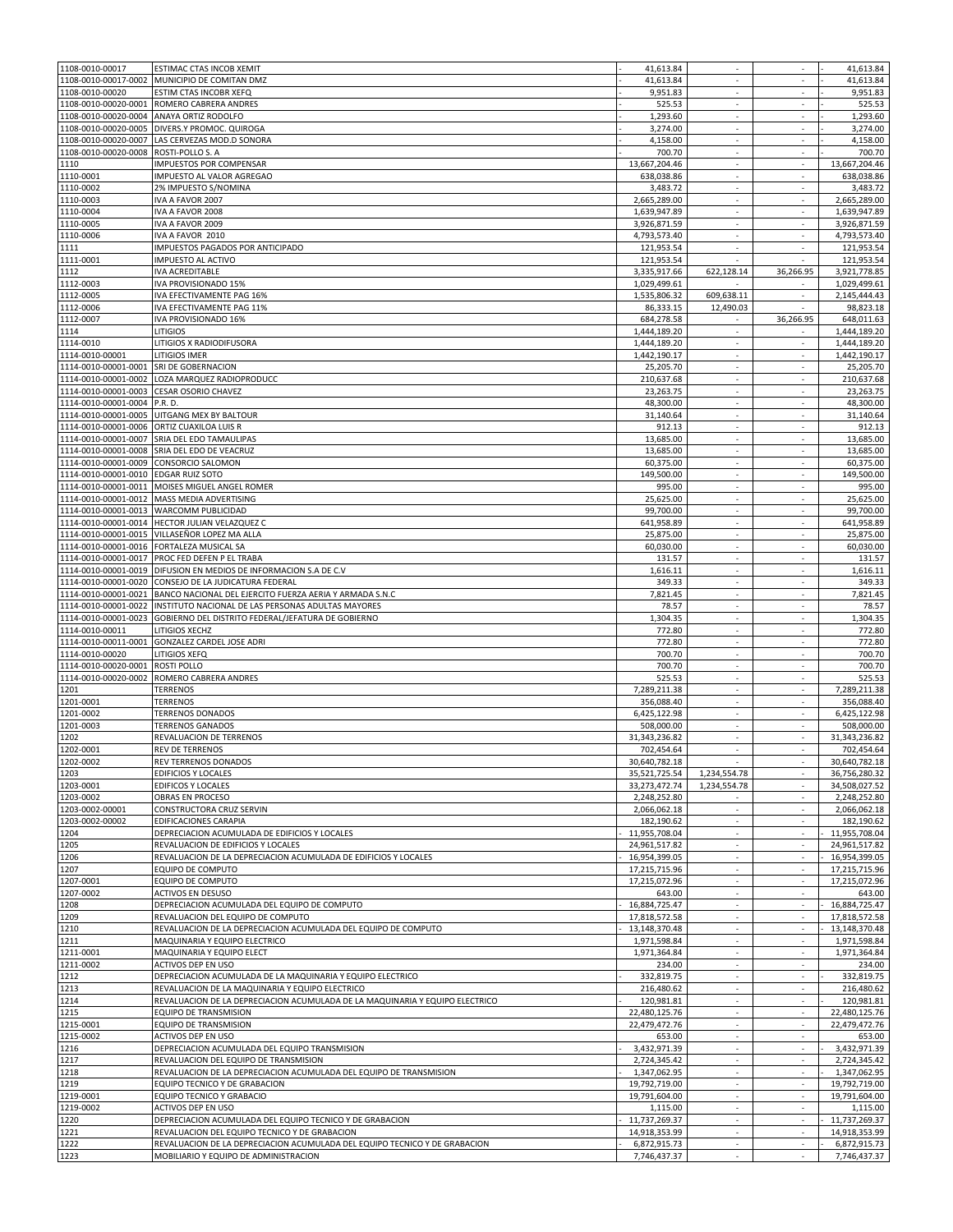| 1223-0001       | MOBILIARIO Y EQUIPO ADMON                                                         | 7,744,485.37             | ÷                        |                          | 7,744,485.37             |
|-----------------|-----------------------------------------------------------------------------------|--------------------------|--------------------------|--------------------------|--------------------------|
| 1223-0002       | ACTIVOS DEP EN USO                                                                | 1,952.00                 | $\sim$                   | $\overline{\phantom{a}}$ | 1,952.00                 |
| 1224            | DEPRECIACION ACUMULADA DE MOBILIARIO Y EQUIPO DE ADMINISTRACION                   | 3,494,814.32             | $\overline{\phantom{a}}$ | $\overline{\phantom{a}}$ | 3,494,814.32             |
| 1225            | REVALUACION DE MOBILIARIO Y EQUIPO DE ADMINISTRACION                              | 7,586,315.29             | $\overline{\phantom{a}}$ | $\overline{\phantom{a}}$ | 7,586,315.29             |
| 1226            | REVALUACION DE LA DEPRECICION ACUMULADA DEL MOBILIARIO Y EQUIPO DE ADMINISTRACION | 2,410,974.12             |                          |                          | 2,410,974.12             |
| 1227            | <b>EQUIPO DE TRANSPORTE</b>                                                       | 360,706.70               | $\overline{\phantom{a}}$ | $\overline{\phantom{a}}$ | 360,706.70               |
| 1227-0001       | EQUIPO DE TRANSPORTE                                                              | 360,658.70               | $\overline{\phantom{a}}$ | $\overline{\phantom{a}}$ | 360,658.70               |
| 1227-0002       | ACTIVOS DEP EN USO                                                                | 48.00                    | ×.                       | $\sim$                   | 48.00                    |
| 1228            | DEPRECIACION ACUMULADA DEL EQUIPO DE TRANSPORTE                                   | 360,658.70               | $\sim$                   | $\overline{\phantom{a}}$ | 360,658.70               |
| 1229            | REVALUACION DEL EQUIPO TRANSPORTE                                                 | 378,937.22               | ×.                       | ×.                       | 378,937.22               |
| 1230            | REVALUACION DE LA DEPRECIACION ACUMULADA DEL EQUIPO DE TRANSPORTE                 | 208,150.42               |                          |                          | 208,150.42               |
| 1301            | PAGOS ANTICIPADOS                                                                 | 72,836.18                | 295,301.70               | 49,163.40                | 318,974.48               |
| 1301-0001       | AXA SEGUROS S.A. DE C.V                                                           |                          | 295,301.70               |                          | 295,301.70               |
| 1301-0002       | SEGUROS BANORTE GENERALI                                                          | 72,836.18                |                          | 49,163.40                | 23,672.78                |
| 2101            | <b>PROVEEDORES</b>                                                                | 2,240,255.00             | 2,760,812.88             | 2,816,184.16             | 2,295,626.28             |
| 2101-0053       | HERNANDEZ GARFIAS JOSE JOEL                                                       | 0.01                     | $\sim$                   | 14,845.22                | 14,845.21                |
| 2101-0054       | CAMPOS D MAURILIO XELAC                                                           | 0.02                     | $\mathcal{L}$            |                          | 0.02                     |
| 2101-0055       | EDIFICACIONES CARAPIA, S.A. DE C.V.                                               | 182,190.62               | $\sim$                   | $\sim$                   | 182,190.62               |
| 2101-0082       | BIKLIN, S. DE R.L. DE C.V.                                                        |                          | 518.37                   | 518.37                   |                          |
| 2101-0088       | COMISION ESTATAL DEL AGUA                                                         | $\overline{\phantom{a}}$ | 134.31                   | 134.31                   | $\overline{\phantom{a}}$ |
| 2101-0094       | COORPORACION DE ASESORIA EN PROTECCION SENTRY, S.DE R.L. DE C.V.                  |                          | 27,195.00                | 27,195.00                |                          |
| 2101-0096       | CORPORACION NOVAVISION, S. DE R.L. DE C.V.                                        | $\sim$                   | 2,398.00                 | 2,398.00                 | $\sim$                   |
| 2101-0115       | FUMICAM, S.A. DE C.V.                                                             |                          | 10,440.00                | 10,440.00                |                          |
| 2101-0118       | <b>GARCIA BERMUDEZ VICTOR</b>                                                     | ÷.                       | 3,500.00                 | 3,500.00                 | $\sim$                   |
| 2101-0121       | GOBIERNO DEL DISTRITO FEDERAL                                                     | $\sim$                   | 812,600.00               | 812,600.00               | $\sim$                   |
| 2101-0121-00001 | <b>GOBIERNO DEL DISTRITO FEDERAL</b>                                              | ×                        | 45,631.00                | 45,631.00                | ÷                        |
| 2101-0121-00002 | GOBIERNO D F VIGILANCIA                                                           | $\sim$                   | 766,969.00               | 766,969.00               | $\sim$                   |
| 2101-0130       | <b>GUIDO DIAZ YANETH</b>                                                          |                          | 5,735.22                 | 5,735.22                 | $\bar{\phantom{a}}$      |
| 2101-0132       |                                                                                   | $\overline{\phantom{a}}$ | 1,207.44                 | 1,207.44                 | $\overline{\phantom{a}}$ |
|                 | HIDROGAS DE AGUA PRIETA, S.A.<br>KT SERVICIO ANAYA.S.A. DE C.V.                   |                          |                          |                          |                          |
| 2101-0140       |                                                                                   |                          | 1,276.00                 | 1,276.00                 |                          |
| 2101-0161       | MENDEZ GONZALEZ RAUL                                                              | $\overline{\phantom{a}}$ | 23,197.68                | 23,197.68                | $\sim$                   |
| 2101-0163       | MIGUEL LUGO FUCUY                                                                 | $\sim$                   | 394.99                   | 394.99                   | $\sim$                   |
| 2101-0177       | OCAMPO PARRA JESUS MANUEL                                                         | $\sim$                   | 6,328.00                 | 6,328.00                 | $\sim$                   |
| 2101-0198       | PREVENCION APLICADA S. DE R.L.                                                    | $\sim$                   | 8,491.90                 | 8,491.90                 | $\sim$                   |
| 2101-0209       | AXA SEGUROS, S.A DE C.V.                                                          | ×                        | 477,397.69               | 477,397.69               | $\mathcal{L}$            |
| 2101-0223       | TELEFONOS DE MEXICO, S.A.B.DE C.V.                                                | $\overline{\phantom{a}}$ | 172,475.53               | 172,475.53               | $\sim$                   |
| 2101-0224       | BALDERRAMA ECHANIZ OSCAR                                                          |                          | 589.41                   | 589.41                   |                          |
| 2101-0225       | TELEFONOS DEL NOROESTE, S.A. DE C.V.                                              | $\overline{\phantom{a}}$ | 2,542.00                 | 2,542.00                 | $\sim$                   |
| 2101-0235       | BANCO NACIONAL DE OBRAS Y SERVICIOS PUBLICOS, S.N.C                               | $\overline{\phantom{a}}$ | 173,443.20               | 173,443.20               |                          |
| 2101-0298       | BUZON E S.A. DE C.V.                                                              | ÷.                       |                          | 12,089.52                | 12,089.52                |
| 2101-0332       | FIESCO TREJO ROBERTO                                                              | $\sim$                   | 6,356.80                 | 6,356.80                 | $\sim$                   |
| 2101-0340       | CASTAÑEDA SOLIS ANA MARIA                                                         | ×.                       | 3,500.00                 | 3,500.00                 | ÷                        |
| 2101-0361       | CERNA MARTINEZ ROSALIA                                                            | $\sim$                   | 4,048.00                 | 4,048.00                 | $\sim$                   |
| 2101-0366       | CHAVEZ DIAZ JAIME JAVIER                                                          |                          | 482.80                   | 482.80                   | $\sim$                   |
| 2101-0368       | INVESTIGACION Y DESARROLLO DE PROYECTOS, S.C.                                     | $\overline{\phantom{a}}$ | 13,920.00                | 13,920.00                | $\overline{\phantom{a}}$ |
| 2101-0400       | MEZA REINOSA LUZ MARIA                                                            |                          | 5,800.00                 | 5,800.00                 |                          |
| 2101-0424       | COMITE DE AGUA POTABLE Y ALCANTARILLADO DE LAZARO CARDENAS                        | $\sim$                   |                          |                          | $\sim$                   |
|                 |                                                                                   |                          | 1,632.00                 | 1,632.00                 |                          |
| 2101-0426       | COMPAÑIA EMBOTELLADORA DEL FUERTE, S. DE R.L. DE C.V.                             | $\sim$                   | 1,500.00                 | 1,500.00                 | $\sim$                   |
| 2101-0436       | COMUNICACION EFECTIVA, S.A. DE C.V.                                               | ÷.                       | 3,249.86                 | 3,249.86                 | $\sim$                   |
| 2101-0439       | COMUNICACIONES NEXTEL DE MEXICO S.A. DE C.V.                                      | $\sim$                   | 26,697.67                | 26,697.67                | $\sim$                   |
| 2101-0446       | PEÑA TESTA ABRAHAM SAMUEL                                                         |                          | 8,560.80                 | 8,560.80                 |                          |
| 2101-0447       | CONSTRUCTORA CRUZ SERVIN, S.A. DE C.V.                                            | 2,066,062.18             | 546,746.51               | 546,746.51               | 2,066,062.18             |
| 2101-0450       | CONTRERAS BUSTOS MARIA EUGENIA ROSALVA                                            |                          | 394.63                   | 394.63                   |                          |
| 2101-0505       | SASTRE DE LA RIVA Y ASOCIADOS S.C.                                                | $\sim$                   | 5,800.00                 | 5,800.00                 | $\sim$                   |
| 2101-0512       | DEMOS, DESARROLLO DE MEDIOS, S.A. DE C.V.                                         |                          | 3.800.00                 | 3,800.00                 |                          |
| 2101-0528       | DISTRIBUIDORA DE JUGOS Y BEBIDAS DEL NORTE, S.A. DE C.V.                          | $\sim$                   | 528.00                   | 528.00                   | $\sim$                   |
| 2101-0570       | ELECTROPURA S DE R.L. DE C.V.                                                     | $\sim$                   | 8,400.00                 | 8,400.00                 | $\sim$                   |
| 2101-0594       | ESTRATEC, S.A DE C.V.                                                             | ÷.                       | 18,520.00                | 18,520.00                | $\sim$                   |
| 2101-0598       | F RUIZ E HIJOS, S.A. DE C.V.                                                      |                          | 5,800.00                 | 5,800.00                 |                          |
| 2101-0695       | <b>GONZALEZ AGUIRRE EVA</b>                                                       | $\mathcal{L}$            | 399.13                   | 399.13                   | $\mathcal{L}$            |
| 2101-0793       | INSTITUTO NACIONAL DE DERECHOS DE AUTOR                                           | $\sim$                   | 1,564.00                 | 1,564.00                 | $\sim$                   |
| 2101-0819       | JUNTA MUNICIPAL DE AGUAS SANEAMIENTO JUAREZ                                       |                          | 351.00                   | 351.00                   |                          |
| 2101-0919       | METLIFE MEXICO S.A. DE C.V.                                                       | 8,983.80                 | $\sim$                   | 8,983.80                 |                          |
| 2101-0931       | MONTES DE OCA VELAZQUEZ FERNANDO                                                  | 0.01                     | $\overline{\phantom{a}}$ | 20,438.74                | 20,438.73                |
| 2101-1022       | PERIODICO EXCELSIOR, S.A. DE C.V.                                                 |                          | 1,750.00                 | 1,750.00                 |                          |
| 2101-1042       | PROVEEDOR DE LICITACIONES NACIONALES, S.A. DE C.V.                                | 986.00                   | 986.00                   | $\sim$                   | $\sim$                   |
| 2101-1110       | ROSELIA DE LA ROSA MEJIA                                                          |                          | 579.98                   | 579.98                   | $\mathcal{L}$            |
| 2101-1118       | RUIZ MORALES MARCELINO                                                            | $\sim$                   | 2,220.00                 | 2,220.00                 | $\sim$                   |
| 2101-1155       | SEGUROS INBURSA, SA.A GRUPO FINANCIERO INBURSA                                    |                          | 237,828.68               | 237,828.68               |                          |
| 2101-1160       | SERRANO CORONA REYNALDO                                                           | $\sim$                   | 4,930.00                 | 4,930.00                 | $\sim$                   |
| 2101-1171       | SERVICIO POSTAL MEXICANO                                                          |                          | 4,519.69                 | 4,519.69                 |                          |
| 2101-1191       | SISTEMA DE AGENCIAS TURISTICAS TURISSSTE/ISSSTE                                   | $\sim$                   | 27,634.00                | 27,634.00                | $\sim$                   |
|                 |                                                                                   |                          |                          |                          |                          |
| 2101-1236       | TORRES VALDESPINO ENRIQUE                                                         | $\sim$                   | 452.40                   | 452.40                   | $\sim$<br>$\sim$         |
| 2101-1302       | CORDOVA GIRON MIRSA JULISSA                                                       | $\sim$                   | 9,324.00                 | 9,324.00                 |                          |
| 2101-1322       | LEYVA SALAZAR MAYELA ANGELICA                                                     | $\sim$                   | 12,486.65                | 12,486.65                | $\sim$                   |
| 2101-1323       | MENDEZ CHAVEZ RAFAEL                                                              | $\mathcal{L}$            | 416.87                   | 416.87                   | $\sim$                   |
| 2101-1331       | HEWLETT PACKARD MEXICO,S. DE R.L. DE C.V.                                         | $\overline{\phantom{a}}$ | 6,401.81                 | 6,401.81                 | $\sim$                   |
| 2101-1343       | CHIU HIDALGO GUADALUPE BERENICE                                                   |                          | 3,421.11                 | 3,421.11                 |                          |
| 2101-1344       | INSTITUTO DE ADMINISTRACION Y AVALUOS DE BIENES NACIONALES(INDAABIN)              | $\sim$                   | 5,245.00                 | 5,245.00                 | $\sim$                   |
| 2101-1345       | ABARROTES Y CARNICERIA LA SUPREMA S.A.                                            |                          | 407.98                   | 407.98                   |                          |
| 2101-1346       | CORPORACION LEGAL Y FISCAL, S.C.                                                  | $\sim$                   | 3,422.00                 | 3,422.00                 | $\sim$                   |
| 2101-1373       | VILLAMIL DIAZ NESTOR FERNANDO                                                     | $\sim$                   | 40,870.77                | 40,870.77                |                          |
| 2102            | <b>ACREEDORES DIVERSOS</b>                                                        | 1,052,251.01             | 1,736,056.87             | 1,510,723.40             | 826,917.54               |
| 2102-0001       | CUOTAS SINDICALES SNTIMER                                                         | 28,603.65                | 19,119.21                | 18,559.39                | 28,043.83                |
| 2102-0002       | AS HGO (SEG GTOS MED M)                                                           | 34,149.31                |                          |                          | 34,149.31                |
| 2102-0003       | <b>INFONAVIT</b>                                                                  | 79,405.73                | 76,426.85                | 40,265.08                | 43,243.96                |
| 2102-0004       | PENSIONES ALIMENTICIAS                                                            | 30,437.92                | 67,990.77                | 69,260.47                | 31,707.62                |
| 2102-0005       | FONACOT APARTADO "B"                                                              | 52,419.97                | 95,923.00                | 43,604.73                | 101.70                   |
| 2102-0006       | BANCO MERC.NTE. (AHORRO)                                                          | 32,739.80                | 70,000.45                | 37,260.63                | 0.02                     |
| 2102-0007       | ASEG. HIDALGO SEG. RETIRO                                                         | 594.31                   | 8,983.80                 | 8,968.00                 | 610.11                   |
| 2102-0008       | ASEG.HIDALGO SEG.INSTITU                                                          | 103,261.64               |                          |                          | 103,261.64               |
| 2102-0009       | ASEG.HIDAL.SEG.SEPAR.IND.                                                         | 4,523.53                 | 394,057.70               | 394,057.70               | 4,523.53                 |
|                 |                                                                                   |                          |                          |                          |                          |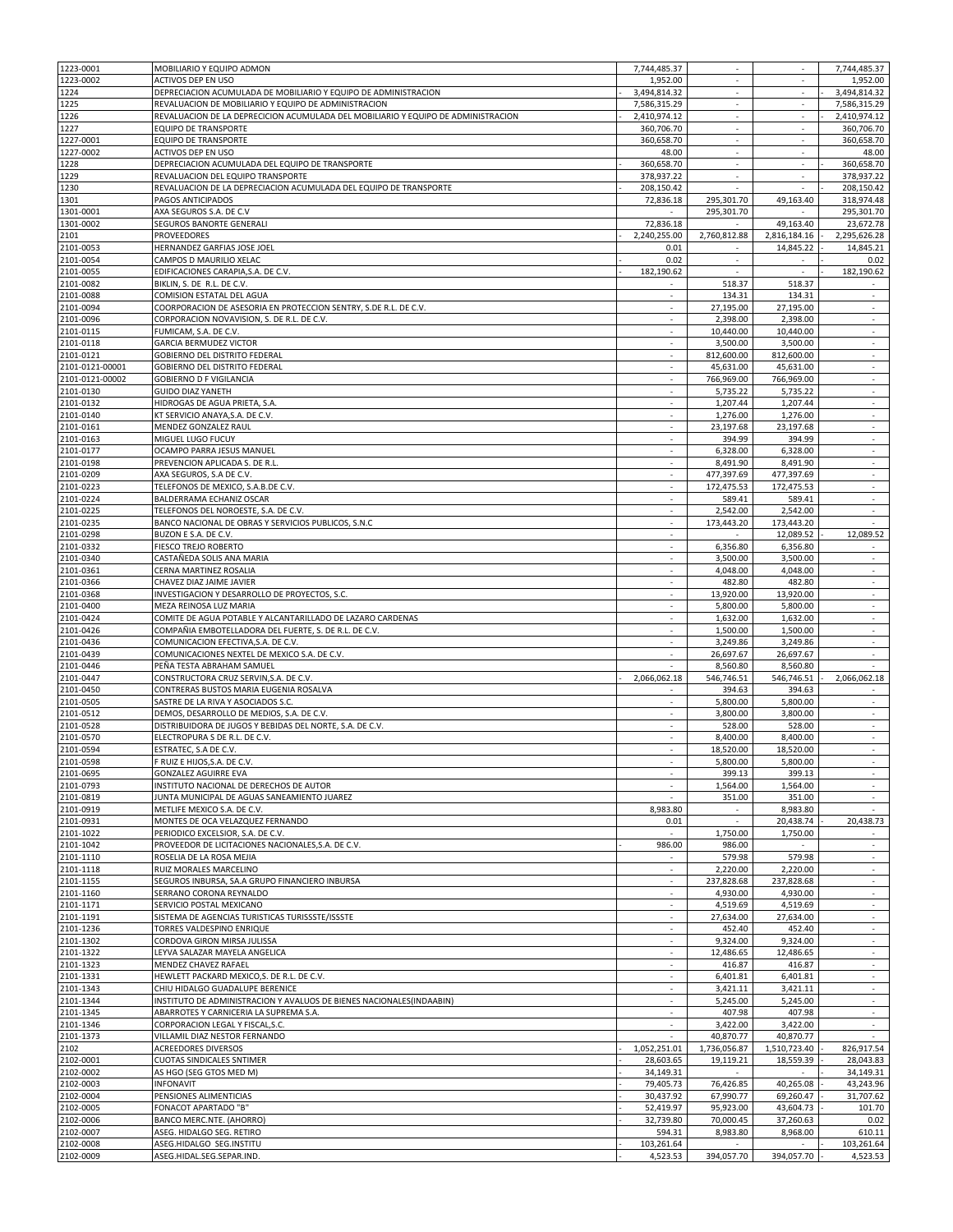| 2102-0010       | TESORERIA DE LA FEDERACION                         | 38,667.35                | 24,617.00    | 66,384.02                | 80,434.37  |
|-----------------|----------------------------------------------------|--------------------------|--------------|--------------------------|------------|
| 2102-0011       | SEGUROS FOVISSSTE                                  | 1,309.02                 | 3,238.50     | 2,159.00                 | 229.52     |
| 2102-0012       | VILLEGAS DUARTE MIGUEL                             | 286,399.85               | 16,847.05    |                          | 269,552.80 |
|                 |                                                    |                          |              |                          |            |
| 2102-0013       | POTENCIACION SEG VIDA                              | 0.01                     | $\sim$       | $\overline{\phantom{a}}$ | 0.01       |
| 2102-0014       | APORT. SIND. FONAC                                 | 5,193.97                 | 6,186.46     | 6,186.43                 | 5,193.94   |
| 2102-0015       | <b>STIR</b>                                        | 171,836.82               | 132,554.18   | 127,298.06               | 166,580.70 |
| 2102-0015-00001 | STIRT CUOTA SINDICAL 4%                            | 14,124.54                | 12,215.71    | 13,921.16                | 15,829.99  |
| 2102-0015-00002 | STIRT AHORRO 13%                                   | 8,012.28                 | 14,944.87    | 7,983.30                 | 1,050.71   |
| 2102-0015-00003 | STIR MEDIOS SUELDOS                                |                          |              |                          |            |
|                 |                                                    |                          | 25,556.80    | 25,556.80                |            |
| 2102-0015-00004 | <b>STIR GASTOS SOCIALES</b>                        | ÷.                       | 9,886.80     | 9,886.80                 | ×.         |
| 2102-0015-00005 | <b>GASTOS DE CONTRATACION</b>                      | $\sim$                   | 2,400.00     | 2,400.00                 |            |
| 2102-0015-00006 | <b>CUOTAS DE TRANSITO</b>                          | 149,700.00               | 66,950.00    | 66,950.00                | 149,700.00 |
| 2102-0015-00007 | DESPLAZAMIENTOS                                    |                          | 600.00       | 600.00                   |            |
| 2102-0016       | ASOC NAL INTERPRETES ANDI                          | 7,725.93                 | 271.20       | 271.20                   | 7,725.93   |
|                 | TAVERNIER Y RAMIREZ MA.LU                          |                          |              |                          |            |
| 2102-0017       |                                                    | 4,000.00                 |              |                          | 4,000.00   |
| 2102-0019       | FONAC EMPLEADO                                     |                          | 93,275.60    | 93,275.60                | $\sim$     |
| 2102-0020       | <b>BANCO MERCANTIL CREDITO</b>                     | 10,221.20                | 18,740.26    | 8,519.06                 |            |
| 2102-0021       | PRESTAMO HIPOTECARIO FOVISSSTE                     | 137,275.15               | 411,776.45   | 274,501.30               | ×.         |
| 2102-0022       | PRESTAMO CORTO PLAZO ISSSTE                        | 0.03                     | 177.621.39   | 210.282.71               | 32,661.35  |
| 2102-0023       | GRUPO NACIONAL PROVINCIAL                          | 7,203.58                 | 14,009.77    | 13,629.97                | 6,823.78   |
|                 |                                                    |                          |              |                          |            |
| 2102-0024       | INDUSTRIAS DEL VALLE DE MEXICO                     |                          | 19,200.00    | 19,200.00                |            |
| 2102-0025       | AHORRO SOLIDARIO GOBIERNO                          | 13,360.12                | 12,933.18    | 6,680.06                 | 7,107.00   |
| 2102-0026       | AHORRO SOLIDARIO (TRABAJADOR)                      | 4,110.76                 | 3,979.44     | 2,055.38                 | 2,186.70   |
| 2102-0233       | BANCO NACIONAL DE MEXICO FID                       |                          | 68,304.61    | 68,304.61                |            |
| 2103            | ACREEDORES POR HONORARIOS                          | 10.00                    | 1,352,425.91 | 1,344,922.58             | 7,493.33   |
|                 | HONORARIOS POR CONTRATO                            |                          |              |                          |            |
| 2103-0001       |                                                    |                          | 10,886.00    | 10,886.00                |            |
| 2103-0001-00002 | VILLARREAL SALINAS MARCOS                          | $\sim$                   | 10,886.00    | 10,886.00                |            |
| 2103-0002       | FREE LANCE                                         | 10.00                    | 1,341,539.91 | 1,334,036.58             | 7.493.33   |
| 2103-0002-00005 | PLATAS JARAMILLO JAVIER                            | $\sim$                   | 11,200.00    | 11,200.00                | $\sim$     |
| 2103-0002-00095 | <b>ACEVES MARTINEZ ADRIA</b>                       | $\sim$                   | 7,000.00     | 7,000.00                 | $\sim$     |
| 2103-0002-00131 | ALEJANDRE PIZANO CESAR                             | $\sim$                   | 2,646.00     | 2,646.00                 | $\sim$     |
|                 |                                                    |                          |              |                          |            |
| 2103-0002-00145 | LARA CID IRMA PERLA                                | $\sim$                   | 9,056.35     | 9,056.35                 | $\sim$     |
| 2103-0002-00149 | LOPEZ GARCIA JOSE ALBERTO                          | 10.00                    | 2,820.00     | 2,810.00                 | $\sim$     |
| 2103-0002-00162 | AREVALO HERNANDEZ ARTURO                           | ٠                        | 6,500.00     | 6,500.00                 | $\sim$     |
| 2103-0002-00183 | ORDOÑEZ LOPEZ ELIAS CALEB                          | ÷.                       | 3,746.80     | 3,746.80                 | ä,         |
| 2103-0002-00185 | PACHECO SANCHEZ MARGARITA                          | $\sim$                   | 11,500.00    | 11,500.00                | $\sim$     |
|                 |                                                    |                          |              |                          |            |
| 2103-0002-00190 | PEREZ MARTINEZ VELIA                               |                          | 9,500.00     | 9,500.00                 |            |
| 2103-0002-00194 | PEZA OJEDA ELWIHS DE JESUS                         | ×.                       | 4,000.00     | 4,000.00                 | $\sim$     |
| 2103-0002-00206 | RECINOS VAZQUEZ YENI LUZ                           | $\sim$                   | 8,000.00     | 8,000.00                 | $\sim$     |
| 2103-0002-00231 | TUT ORTIZ LEYDI ARELY                              | ×                        | 5,719.80     | 5,719.80                 | $\sim$     |
| 2103-0002-00236 | VELASCO MARTINEZ RUBEN FERNANDO                    | $\sim$                   | 4,750.00     | 4,750.00                 | $\sim$     |
| 2103-0002-00243 | ABREU VARGAS RITA DEL CARMEN                       | ÷.                       | 16,600.00    | 16,600.00                | ÷.         |
|                 |                                                    |                          |              |                          |            |
| 2103-0002-00244 | BARRERA ALEMAN JUAN IGNACIO                        | $\sim$                   | 7,200.00     | 7,200.00                 | $\sim$     |
| 2103-0002-00247 | ACOSTA BERZUNZA JOSE IGNACIO                       |                          | 3,000.00     | 3,000.00                 |            |
| 2103-0002-00251 | ALVARADO ARROYO MAURICIO                           | $\sim$                   | 7,000.00     | 7,000.00                 | $\sim$     |
| 2103-0002-00253 | ALVAREZ DEL CASTILLO ASTIAZARAN FERNANDO JOAQUIN   | $\sim$                   | 6,000.00     | 6,000.00                 | $\sim$     |
| 2103-0002-00255 | ALVAREZ ICAZA LONGORIA EMILIO                      | $\sim$                   | 9,000.00     | 9,000.00                 | $\sim$     |
|                 |                                                    |                          |              |                          |            |
| 2103-0002-00257 | ARELLANO CARDOSO DIANA ROCIO                       | $\sim$                   | 10,000.00    | 10,000.00                | $\sim$     |
| 2103-0002-00260 | ARREDONDO COTE JESUS                               | ×.                       | 5,000.00     | 5,000.00                 | ÷          |
| 2103-0002-00264 | AVILES GONZALEZ MARIANA                            | $\overline{\phantom{a}}$ | 9,000.00     | 9,000.00                 | $\sim$     |
| 2103-0002-00268 | AYALA AGUILAR EDUARDO                              |                          | 9,000.00     | 9,000.00                 | ×.         |
| 2103-0002-00270 | BARCENAS CAMPOS GABRIELA                           | $\sim$                   | 5,000.00     | 5,000.00                 | $\sim$     |
| 2103-0002-00272 | BARREDA VILLARREAL RAQUEL MARIA TERESA             |                          | 10,600.00    | 10,600.00                | $\sim$     |
|                 |                                                    | ×                        | 5,000.00     |                          | $\sim$     |
| 2103-0002-00274 | BENAVIDES GUZMAN ECATL DAVID                       |                          |              | 5,000.00                 |            |
| 2103-0002-00276 | BLUM ORTIZ LAURA EMILIA                            | $\sim$                   | 6,400.00     | 6,400.00                 | $\sim$     |
| 2103-0002-00278 | <b>BON PRENDES COVADONGA</b>                       | ×.                       | 3,000.00     | 3,000.00                 | ÷          |
| 2103-0002-00279 | BRACHO CARPIZO JULIO TIRSO                         | $\sim$                   | 2,250.00     | 2,250.00                 | $\sim$     |
| 2103-0002-00283 | CAMPOS CORTES MARIO ALBERTO                        | $\epsilon$               | 72,000.00    | 72,000.00                | ÷          |
| 2103-0002-00285 | CLERICO MEDINA CARLO ALBERTO                       |                          | 4,000.00     | 4,000.00                 |            |
| 2103-0002-00287 | CONSTANTINER RIESENFELD AARON                      |                          | 10,000.00    | 10,000.00                |            |
|                 |                                                    |                          |              |                          |            |
| 2103-0002-00289 | CONTRERAS CASTAÑEDA ALBERTO ENRIQUE                | $\sim$                   | 6,000.00     | 6,000.00                 | $\sim$     |
| 2103-0002-00291 | CONTRERAS PENICHE YURIRIA                          |                          | 3.000.00     | 3,000.00                 |            |
| 2103-0002-00293 | CORTES MEDINA MARIA DEL CARMEN                     | $\sim$                   | 3,300.00     | 3,300.00                 | $\sim$     |
| 2103-0002-00295 | CRUZ SANCHEZ EDGAR FERNANDO                        | $\sim$                   | 5,200.00     | 5,200.00                 | $\sim$     |
| 2103-0002-00297 | CRUZ TELLEZ LUIS ALBERTO                           | ÷                        | 7,200.00     | 7,200.00                 | $\sim$     |
| 2103-0002-00301 | DE LA LAMA NORIEGA Y ZAPICO MARTA MARIA DEL CARMEN | $\sim$                   | 15,240.00    | 15,240.00                | $\sim$     |
|                 |                                                    | ä,                       |              |                          |            |
| 2103-0002-00303 | DE LA PEÑA FALGUERA ALICIA EMMA                    |                          | 10,000.00    | 10,000.00                |            |
| 2103-0002-00305 | DE LA PEÑA MUÑOZ ERNESTO                           | $\sim$                   | 59,260.00    | 59,260.00                | $\sim$     |
| 2103-0002-00310 | DURAN FUENTEVILLA CAROLINA                         |                          | 15,000.00    | 15.000.00                |            |
| 2103-0002-00312 | DURON VIVEROS OLGA ESPERANZA                       | $\sim$                   | 2,250.00     | 2,250.00                 | $\sim$     |
| 2103-0002-00314 | <b>ESCOBAR MORALES ITZIAR</b>                      | $\sim$                   | 6,000.00     | 6,000.00                 | $\sim$     |
| 2103-0002-00316 | ESPARZA JAIME JOSE ANTONIO                         | $\sim$                   | 6,000.00     | 6,000.00                 | $\sim$     |
| 2103-0002-00318 | ESPINOZA CERVANTES VICTOR MANUEL                   | $\sim$                   | 37,501.29    | 37,501.29                | $\sim$     |
|                 |                                                    |                          |              |                          |            |
| 2103-0002-00320 | ESPINOZA DONAT ESTEFANIA                           | $\sim$                   | 8,000.00     | 8,000.00                 | $\sim$     |
| 2103-0002-00324 | FERNANDEZ AYALA ANA INES                           | $\sim$                   | 4,500.00     | 4,500.00                 | $\sim$     |
| 2103-0002-00326 | FERNANDEZ CORDERO JOSE ENRIQUE                     | ÷.                       | 12,500.00    | 12,500.00                |            |
| 2103-0002-00328 | FERNANDEZ FIGUEROA FERNANDO SANTOS                 | $\sim$                   | 6,000.00     | 6,000.00                 | $\sim$     |
| 2103-0002-00330 | FERNANDEZ RODRIGUEZ MARIA DEL ROSARIO              | $\overline{\phantom{a}}$ | 37,501.29    | 37,501.29                |            |
| 2103-0002-00334 | FLORES VARGAS ADRIAN                               | $\sim$                   | 7,493.33     |                          | 7,493.33   |
|                 |                                                    |                          |              |                          |            |
| 2103-0002-00336 | <b>GABRIEL SUAREZ EDGAR</b>                        | $\sim$                   | 7,820.00     | 7,820.00                 | $\sim$     |
| 2103-0002-00339 | GARCIA CASAS IGNACIO JOSE                          | $\mathcal{L}$            | 3,200.00     | 3,200.00                 | ÷.         |
| 2103-0002-00341 | <b>GARCIA MEJIA YADIRA</b>                         | $\sim$                   | 3,500.00     | 3,500.00                 | $\sim$     |
| 2103-0002-00343 | GARCIA HERNANDEZ BRENDA                            |                          | 5,000.00     | 5,000.00                 |            |
| 2103-0002-00345 | GARCIA RAMIREZ GABRIEL ELIAS                       | $\sim$                   | 5,000.00     | 5,000.00                 | $\sim$     |
| 2103-0002-00347 | <b>GODINEZ MEJIA RAFAEL</b>                        |                          | 3,600.00     | 3,600.00                 |            |
|                 |                                                    |                          |              |                          |            |
| 2103-0002-00349 | GOMEZ MONDRAGON PAULINA GABRIELA                   | $\sim$                   | 5,572.00     | 5,572.00                 | $\sim$     |
| 2103-0002-00351 | GONZALEZ LANDIN CLAUDIA CECILIA                    |                          | 7,000.00     | 7,000.00                 |            |
| 2103-0002-00353 | GONZALEZ RUIZ CARLOS RODRIGO                       | $\sim$                   | 8,000.00     | 8,000.00                 | $\sim$     |
| 2103-0002-00355 | <b>GUTIERREZ AGUIRRE DIANA</b>                     | $\sim$                   | 3,000.00     | 3,000.00                 | $\sim$     |
| 2103-0002-00357 | HERNANDEZ LOPEZ EDGAR                              | ÷                        | 4,000.00     | 4,000.00                 | $\sim$     |
| 2103-0002-00360 | HERNANDEZ DE LUNA LILIA SILVIA                     | $\sim$                   | 7,000.00     | 7,000.00                 | ÷          |
|                 |                                                    | ä,                       |              |                          |            |
| 2103-0002-00362 | HERNANDEZ SOLIS CLAUDIA EUGENIA                    |                          | 5,500.00     | 5,500.00                 |            |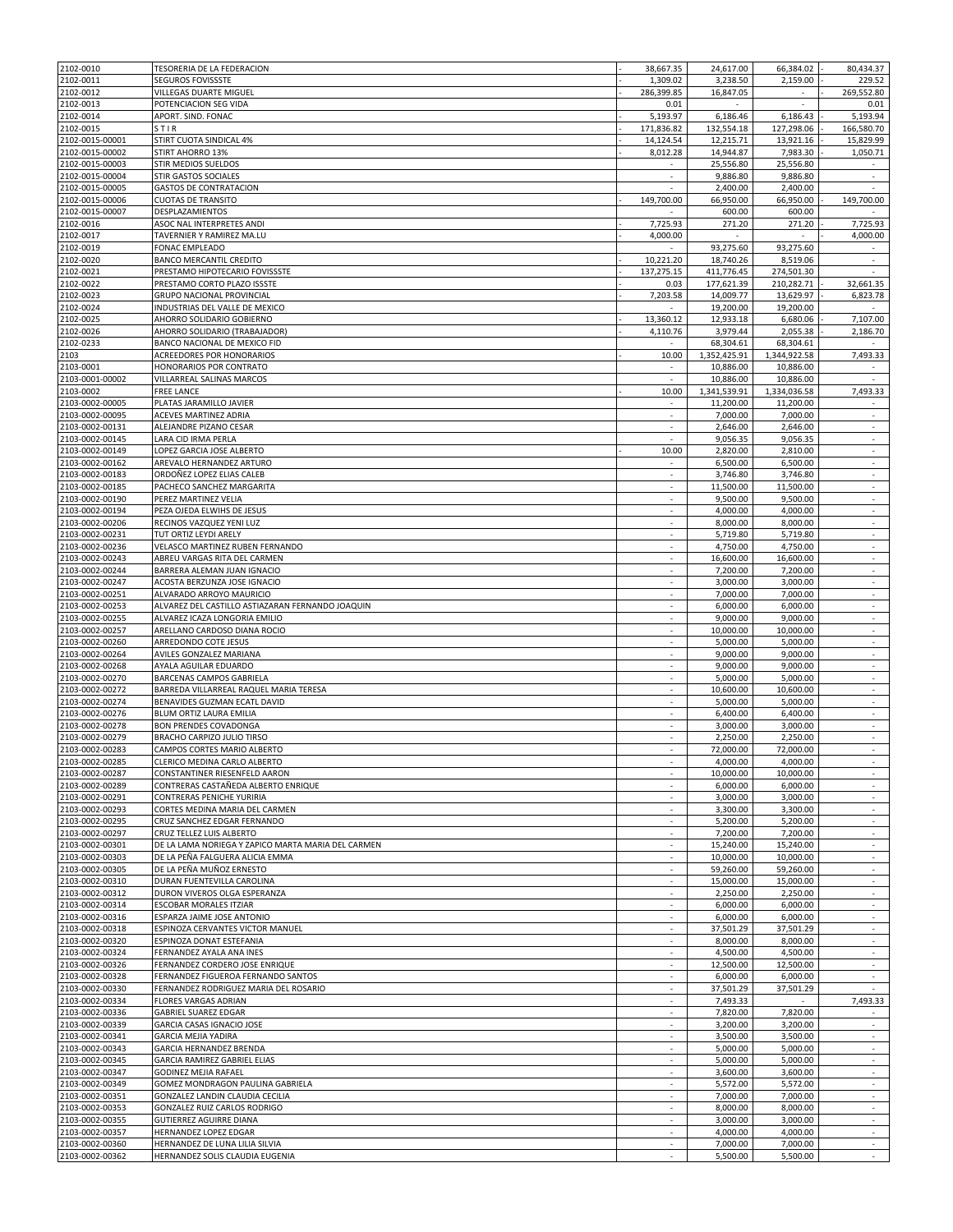| 2103-0002-00366 | IBARROLA CARREON MARIA ALEJANDRA        |                          | 12,587.85    | 12,587.85    | $\sim$        |
|-----------------|-----------------------------------------|--------------------------|--------------|--------------|---------------|
| 2103-0002-00367 | CHAVEZ RAMOS MANUEL                     | $\sim$                   | 10,400.00    | 10,400.00    | $\sim$        |
| 2103-0002-00370 | ISLAS PATIÑO OSCAR ADAD                 |                          | 8,000.00     | 8,000.00     |               |
| 2103-0002-00376 | LEAL ALBA CARLOS FRANCISCO              | $\overline{\phantom{a}}$ | 9,000.00     | 9,000.00     | $\sim$        |
| 2103-0002-00378 | LEVIN ROJO ELIAS BARON                  |                          | 7,000.00     | 7,000.00     |               |
|                 |                                         |                          |              |              |               |
| 2103-0002-00380 | LINARES CRUZ MARIANA                    | $\sim$                   | 4,212.00     | 4,212.00     | $\sim$        |
| 2103-0002-00382 | LOPEZ DAVILA JESICA ANTONIETA           | $\sim$                   | 7,000.00     | 7,000.00     | $\sim$        |
| 2103-0002-00384 | LOPEZ RAMIREZ MARISSA                   | ÷.                       | 5,000.00     | 5,000.00     | $\sim$        |
| 2103-0002-00386 | LOPEZ ROMO JONATHAN                     | $\overline{\phantom{a}}$ | 5,000.00     | 5,000.00     | ٠             |
| 2103-0002-00391 | MANZANERO CANCHE ARMANDO                | ×                        | 28,000.00    | 28,000.00    | ÷.            |
| 2103-0002-00396 | MEDINA BARRANCO PATRICIA VERONICA       | $\overline{\phantom{a}}$ | 5,600.00     | 5,600.00     | $\sim$        |
| 2103-0002-00398 | MESA ROBLES BRENDA                      |                          | 4,000.00     | 4,000.00     |               |
|                 |                                         |                          |              |              |               |
| 2103-0002-00402 | MIRANDA AYALA CARLOS                    | $\sim$                   | 10,000.00    | 10,000.00    | $\sim$        |
| 2103-0002-00406 | MONSALVO ALBARRAN EDUARDO               | $\sim$                   | 10,500.00    | 10,500.00    | $\sim$        |
| 2103-0002-00409 | MORALES MIRANDA ALINE MERCEDES          | $\sim$                   | 5,000.00     | 5,000.00     | $\sim$        |
| 2103-0002-00411 | MORENO MEDINA HUGO ERNESTO              | $\sim$                   | 4,250.00     | 4,250.00     | $\sim$        |
| 2103-0002-00415 | MUÑOZ LOPEZ ROBERTO                     | ×                        | 11,000.00    | 11,000.00    | ÷             |
| 2103-0002-00417 | MENDEZ JIMENEZ LUIS ANTONIO             | $\sim$                   | 5,500.00     | 5,500.00     | $\sim$        |
| 2103-0002-00421 | OCHOA FONSECA NADIA AMEYALLI            |                          | 4,000.00     | 4,000.00     | ÷             |
|                 |                                         | ٠                        |              |              | $\sim$        |
| 2103-0002-00423 | OLGUIN FERNANDEZ GERARDO                |                          | 4,000.00     | 4,000.00     |               |
| 2103-0002-00425 | OLGUIN MARTINEZ ITZEL NAYELI            |                          | 15,000.00    | 15,000.00    |               |
| 2103-0002-00427 | OLIVER MORFIN MARCELO RAFAEL            | $\sim$                   | 4,000.00     | 4,000.00     | $\sim$        |
| 2103-0002-00429 | OLLE LAPRUNE PHILIPPE                   |                          | 8,800.00     | 8,800.00     |               |
| 2103-0002-00433 | ORTEGA JIMENEZ RAFAEL                   | $\sim$                   | 21,100.00    | 21,100.00    | $\sim$        |
| 2103-0002-00435 | ORTIZ ENCINAS ARMANDO MARIO             | $\sim$                   | 5,000.00     | 5,000.00     | $\sim$        |
| 2103-0002-00440 | PALACIOS GUERRA ISAAC LEONARDO          | ×                        | 10,000.00    | 10,000.00    | $\sim$        |
|                 |                                         |                          |              |              |               |
| 2103-0002-00444 | PEREZ VIVEROS MARIANA                   | $\sim$                   | 7,500.00     | 7,500.00     | ٠             |
| 2103-0002-00449 | PULIDO FRAGOSO HUMBERTO                 | ×.                       | 4,500.00     | 4,500.00     | ×.            |
| 2103-0002-00451 | PEREZ GUTIERREZ DAVID ALBERTO           | $\overline{\phantom{a}}$ | 7,000.00     | 7,000.00     | $\sim$        |
| 2103-0002-00455 | RAMIREZ CASTAÑEDA RICARDO JULIAN        |                          | 3.256.00     | 3,256.00     |               |
| 2103-0002-00456 | RAMIREZ CISNEROS JAZMIN                 | $\sim$                   | 5,650.00     | 5,650.00     | $\sim$        |
| 2103-0002-00461 | RIVERA DELGADO HILDA                    | $\sim$                   | 9,500.00     | 9,500.00     | $\sim$        |
| 2103-0002-00465 | ROCHA SANCEN SEBASTIAN DE JESUS         | $\sim$                   | 7,000.00     | 7,000.00     | $\sim$        |
|                 |                                         |                          |              |              |               |
| 2103-0002-00467 | ROCHA SILVA ERNESTO                     | $\sim$                   | 75,000.00    | 75,000.00    | $\sim$        |
| 2103-0002-00469 | RODRIGUEZ AZA MIRIAM                    | ×.                       | 6,000.00     | 6,000.00     | ÷             |
| 2103-0002-00476 | RODRIGUEZ Y TAPIA JULIA EUGENIA         | $\overline{\phantom{a}}$ | 8,000.00     | 8,000.00     | $\sim$        |
| 2103-0002-00480 | ROSALES ARELLANO ANDRES                 |                          | 6,000.00     | 6,000.00     | ×.            |
| 2103-0002-00482 | ROSALES VALENCIA FERNANDO               | $\sim$                   | 8,000.00     | 8,000.00     | $\sim$        |
|                 |                                         |                          |              |              |               |
| 2103-0002-00485 | RUIZ CHAVEZ DAGMAR AZYADHE              | $\sim$                   | 3,500.00     | 3,500.00     | $\sim$        |
| 2103-0002-00487 | SALAZAR FRANCO SERGIO OMAR              | ÷.                       | 6,000.00     | 6,000.00     | $\sim$        |
| 2103-0002-00489 | SALAZAR GONZALEZ FRANCISCO HUTSILIHUITL | $\sim$                   | 6,000.00     | 6,000.00     | $\sim$        |
| 2103-0002-00491 | SALCEDO LOPEZ ELSIE JACKELINE           | $\sim$                   | 5,500.00     | 5,500.00     | $\mathcal{L}$ |
| 2103-0002-00494 | SANCHEZ MALDONADO JOSE DE JESUS         | $\sim$                   | 8,000.00     | 8,000.00     | $\sim$        |
| 2103-0002-00498 | SANCHEZ RAMIREZ DANIEL                  |                          | 9,950.00     | 9,950.00     | $\sim$        |
|                 |                                         |                          |              |              |               |
| 2103-0002-00500 | SANDOVAL SALAS ALBERTO                  | ٠                        | 8,000.00     | 8,000.00     | $\sim$        |
| 2103-0002-00502 | SANTIAGO AVILA MIGUEL LEONARDO          |                          | 26,000.00    | 26,000.00    |               |
| 2103-0002-00503 | SARQUIZ FIGUEROA OSCAR ANTONIO          | $\sim$                   | 6,400.00     | 6,400.00     | $\sim$        |
| 2103-0002-00507 | SEVILLA HERNANDEZ FABIOLA               | $\sim$                   | 9,500.00     | 9,500.00     | $\sim$        |
| 2103-0002-00511 | SOTO MORALES CYNTHIA VIANEY             | ÷.                       | 5,000.00     | 5,000.00     | $\sim$        |
| 2103-0002-00513 | TERCERO MATOS OMAR GUILLERMO            | $\sim$                   | 6,000.00     | 6,000.00     | $\sim$        |
| 2103-0002-00518 | URQUIETA GALICIA ALICIA MAGALLI         | ÷.                       | 10,000.00    | 10,000.00    | $\mathcal{L}$ |
|                 |                                         |                          |              |              |               |
| 2103-0002-00520 | VACA OLVERA MARTIN                      | $\overline{\phantom{a}}$ | 8,500.00     | 8,500.00     | $\sim$        |
| 2103-0002-00522 | VALLE MENDOZA CAROLINA                  |                          | 10,000.00    | 10,000.00    |               |
| 2103-0002-00527 | <b>VELA MARTINEZ SERGIO</b>             | $\sim$                   | 8,000.00     | 8,000.00     | $\sim$        |
| 2103-0002-00529 | VELASCO JIMENEZ ROSA MARIA              |                          | 9,500.00     | 9.500.00     |               |
| 2103-0002-00532 | VICARIO MELGAREJO GLORIA CASANDRA       | $\sim$                   | 10,400.00    | 10,400.00    | $\sim$        |
| 2103-0002-00534 | VIDAL TOSCANO DORA MARIANA              | $\sim$                   | 2,500.00     | 2,500.00     | $\sim$        |
|                 |                                         | ÷.                       |              |              | $\sim$        |
| 2103-0002-00536 | VILLASEÑOR STEPHENS ANA CLARISSA        |                          | 4,000.00     | 4,000.00     |               |
| 2103-0002-00538 | VILLAVICENCIO LEYVA GILBERTO MARCELO    |                          | 2,478.58     | 2,478.58     |               |
| 2103-0002-00542 | ZERMEÑO MORALES ERICK                   | $\mathcal{L}$            | 2,000.00     | 2,000.00     | ÷             |
| 2103-0002-00544 | ZUÑIGA CAMPOS JORGE                     | $\sim$                   | 4,200.00     | 4,200.00     | $\sim$        |
| 2103-0002-00547 | DUEÑAS HERRERA JOSE PABLO               |                          | 10,000.00    | 10,000.00    |               |
| 2103-0002-00592 | ESTRADA MARTINEZ ARMANDO ANTONIO        | $\sim$                   | 1,400.00     | 1,400.00     | $\sim$        |
| 2103-0002-00646 | GALINDO MELENDEZ JUAN GUILLERMO         | $\overline{\phantom{a}}$ | 5,500.00     | 5,500.00     |               |
| 2103-0002-00648 | GAONA FLORES SILVIA AMPARO              | $\sim$                   | 1,405.00     | 1,405.00     | $\sim$        |
|                 |                                         | $\sim$                   | 4,500.00     | 4,500.00     | $\sim$        |
| 2103-0002-00729 | GUEVARA CASAS CARLOS GERARDO            |                          |              |              |               |
| 2103-0002-00731 | GUTIERREZ FONSECA JAQUELINE             | ×                        | 1,800.00     | 1,800.00     | ÷             |
| 2103-0002-00741 | HERNANDEZ MARQUEZ ROSA ERENDIRA         | $\sim$                   | 1,600.00     | 1,600.00     | $\sim$        |
| 2103-0002-00750 | HERRERA LOPEZ JOSE EDUARDO              |                          | 7,200.00     | 7,200.00     |               |
| 2103-0002-00803 | JASSO GONZALEZ ROSA MARTHA              | $\overline{\phantom{a}}$ | 3,000.00     | 3,000.00     | ٠             |
| 2103-0002-00815 | JUAREZ HURTADO MARTHA ADRIANA           |                          | 1,950.00     | 1,950.00     |               |
| 2103-0002-00830 | LAZCANO VAZQUEZ ENRIQUE MARTI           | $\sim$                   | 32,950.00    | 32,950.00    | $\sim$        |
| 2103-0002-00838 | LIZALDE CHAVEZ EDUARDO                  | $\sim$                   | 16,300.00    | 16,300.00    | $\sim$        |
|                 |                                         | $\sim$                   |              |              |               |
| 2103-0002-00853 | LOPEZ VENERONI FELIPE NERI              |                          | 9,000.00     | 9,000.00     | $\sim$        |
| 2103-0002-00858 | LUGO MANZANO ILSE FERNANDA              | $\sim$                   | 7,000.00     | 7,000.00     | $\sim$        |
| 2103-0002-00888 | MARTINEZ MONDRAGON ALEJANDRA            | ×                        | 6,500.00     | 6,500.00     | $\sim$        |
| 2103-0002-00924 | MIRANDA MORALES MARIA GUADALUPE         | $\sim$                   | 6,800.00     | 6,800.00     | $\sim$        |
| 2103-0002-00927 | MONDRAGON AGUIRRE EZEQUIEL              | $\overline{\phantom{a}}$ | 6,000.00     | 6,000.00     |               |
| 2103-0002-00968 | OLEGNOWICZ MORA RUBEN                   | $\sim$                   | 5,500.00     | 5,500.00     | $\sim$        |
| 2103-0002-01002 | PAREDES RIVERA MINERVA                  |                          | 8,850.00     | 8,850.00     |               |
|                 |                                         |                          |              |              |               |
| 2103-0002-01021 | PEREZ PEREZ LUIS ALBERTO                | $\sim$                   | 5,500.00     | 5,500.00     | $\sim$        |
| 2103-0002-01025 | PIMENTEL FERNANDEZ GERARDO              | $\sim$                   | 5,670.00     | 5,670.00     | $\sim$        |
| 2103-0002-01059 | RAMIREZ ANGELINO SILVIA                 | ×                        | 8,500.00     | 8,500.00     | $\sim$        |
| 2103-0002-01061 | RAMIREZ LOPEZ ARIEL                     | $\sim$                   | 6,087.22     | 6,087.22     | $\sim$        |
| 2103-0002-01082 | RIVERA MARTINEZ JULIETA BEATRIZ         | $\overline{\phantom{a}}$ | 650.00       | 650.00       | $\sim$        |
| 2103-0002-01109 | ROSAS MONTES CESAR ROBERTO              | $\sim$                   | 3,600.00     | 3,600.00     | $\sim$        |
| 2103-0002-01124 | SALDAÑA GAITAN NORA ANGELICA            |                          | 12,500.00    | 12,500.00    |               |
|                 |                                         |                          |              |              |               |
| 2103-0002-01230 | TINOCO GONZALEZ SODELVA                 | $\sim$                   | 7,626.40     | 7,626.40     | $\sim$        |
| 2103-0002-01299 | RODRIGUEZ MARTINEZ EVA ALICIA           | $\sim$                   | 4,000.00     | 4,000.00     |               |
| 2103-0002-01314 | VILLALPANDO CAZARES MANUEL              |                          | 740.00       | 740.00       |               |
| 2104            | SUELDOS Y ESTIMULOS POR PAGAR           | 465,933.31               | 1,347,224.08 | 1,356,589.19 | 475,298.42    |
| 2104-0001       | ASIMILABLES                             | 308,401.69               | 470,630.47   | 476,475.58   | 314,246.80    |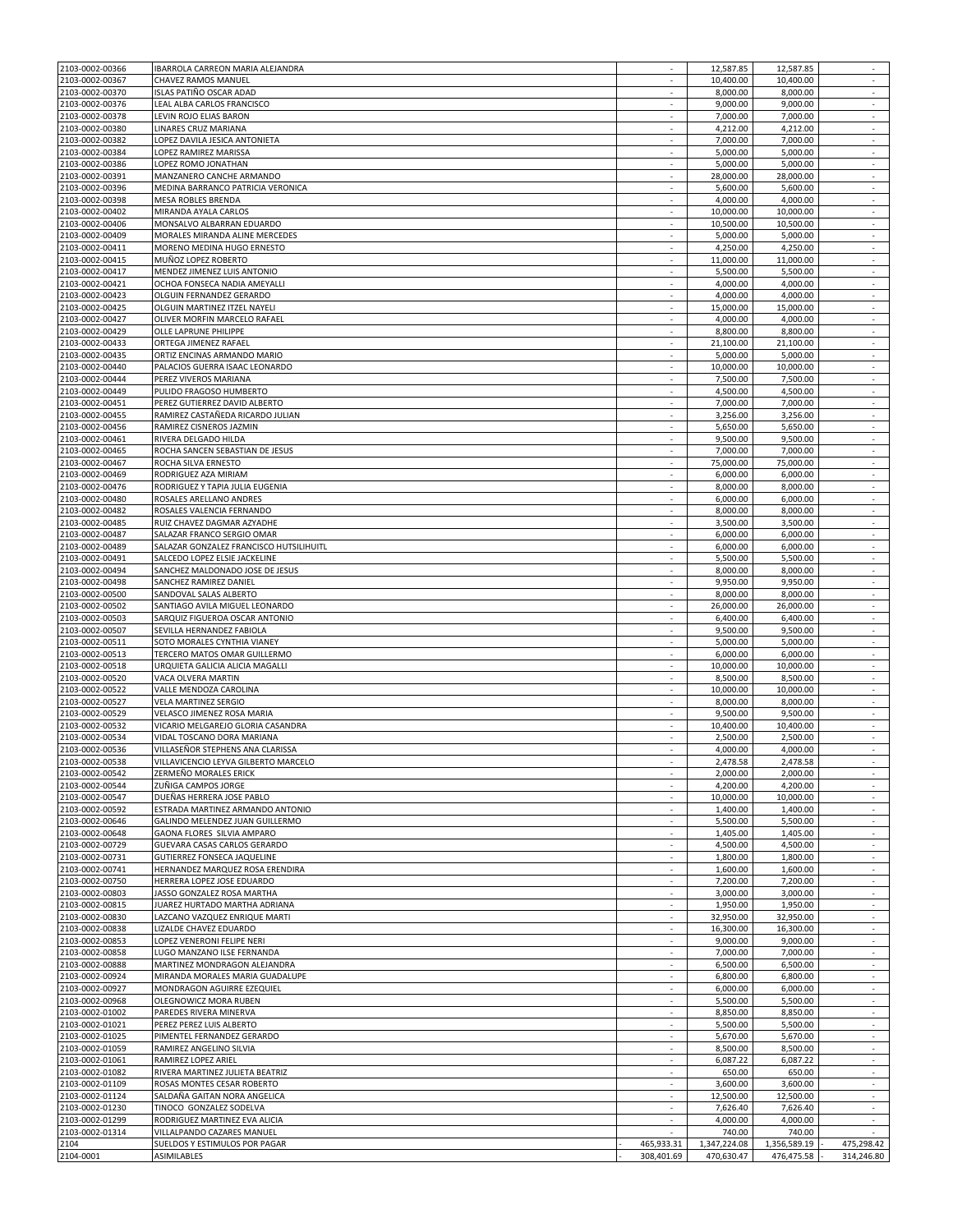| 2104-0003 | HERRERA ROMERO ROBERTO                               | 3,989.00                 |                          |                          | 3,989.00          |
|-----------|------------------------------------------------------|--------------------------|--------------------------|--------------------------|-------------------|
| 2104-0004 | AGUINALDO HON X CONTRATO                             | 33,073.85                | $\sim$                   | $\overline{\phantom{a}}$ | 33,073.85         |
| 2104-0005 | PRIMA VACA PERS BAJA 2007                            | 6,104.81                 | ×.                       | ×.                       | 6,104.81          |
|           |                                                      |                          |                          |                          |                   |
| 2104-0006 | AGUINALDO PERS BAJA 2007                             | 31,871.00                | $\sim$                   | $\overline{\phantom{a}}$ | 31,871.00         |
| 2104-0007 | AGUIN COMP GAR PER BAJA07                            | 58,726.86                |                          |                          | 58,726.86         |
| 2104-0008 | RETROACT PERSONAL BAJA 07                            | 13,978.36                | $\overline{\phantom{a}}$ | $\overline{\phantom{a}}$ | 13,978.36         |
| 2104-0009 | PRIMA VAC PERS BAJA 2008                             | 422.06                   |                          |                          | 422.06            |
| 2104-0010 | AGUINALDO PER BAJA 2008                              | 3,711.01                 | $\overline{\phantom{a}}$ | $\overline{\phantom{a}}$ | 3,711.01          |
| 2104-0011 | AGUINALDO PERS BAJA 2009                             | 5,654.80                 | $\overline{\phantom{a}}$ | $\overline{\phantom{a}}$ | 5,654.80          |
| 2104-0012 | AGUIN PERS BAJA 2010                                 | 0.14                     | ×.                       | $\sim$                   | 0.14              |
|           |                                                      |                          |                          |                          |                   |
| 2104-0015 | TIJUANA XHUAN                                        | 0.01                     | 122,148.12               | 122,148.12               | 0.01              |
| 2104-0016 | CHIAPA DE CORZO XECHZ                                | $\sim$                   | 115,060.27               | 115,060.27               | $\sim$            |
| 2104-0017 | CD ACUÑA XERF                                        | $\overline{\phantom{a}}$ | 84,021.89                | 84,021.89                | $\sim$            |
| 2104-0018 | CD JUAREZ XHUAR                                      | ×,                       | 84,925.36                | 84,925.36                | ä,                |
| 2104-0019 | MERIDA YUC XHYUC                                     | $\sim$                   | 104,186.99               | 104,186.99               | $\sim$            |
| 2104-0020 | LAZARO CARDENAS XELAC                                |                          | 90,323.47                | 90,323.47                |                   |
| 2104-0021 | CACAHUATAN XECAH                                     | ×.                       | 67,161.63                | 67,161.63                | $\sim$            |
| 2104-0022 | <b>COMITAN CHIS XEMIT</b>                            | $\sim$                   | 67,917.53                | 67,917.53                | $\sim$            |
|           |                                                      |                          |                          |                          |                   |
| 2104-0023 | SALINA CRUZ OAX XHSCO                                | ×.                       | 52,600.84                | 52,600.84                | $\sim$            |
| 2104-0024 | CANANEA XEFQ                                         | $\sim$                   | 88,247.51                | 88,247.51                |                   |
| 2104-0027 | AGUINALDO PERSONAL BAJA ASIM 2010                    |                          |                          | 3,520.00                 | 3,520.00          |
| 2105      | IMPUESTOS Y DERECHOS POR PAGAR                       | 2,826,284.14             | 2,788,883.48             | 2,765,453.49             | 2,802,854.15      |
| 2105-0001 | I.S.P.T.                                             | 935,321.38               | 871,360.32               | 859,001.28               | 922,962.34        |
| 2105-0003 | 10% I.S. H.                                          | 84,562.55                | 84,195.75                | 130,048.99               | 130,415.79        |
| 2105-0004 | 6% FONDO PENS. ISSSTE                                | 212,526.03               |                          |                          | 212,526.03        |
|           |                                                      |                          | ٠                        |                          |                   |
| 2105-0005 | 2% SERV. MEDICO ISSSTE                               | 68,611.77                | ×.                       |                          | 68,611.77         |
| 2105-0006 | 9.970% APORT. ISSSTE                                 | 5,100.98                 | 259,972.91               | 298,144.10               | 43,272.17         |
| 2105-0008 | 5% INSPECCION DE OBRA                                |                          |                          | 6,172.78                 | 6,172.78          |
| 2105-0009 | 2% IMPUESTO S/NOMINA                                 | $\sim$                   | 133,137.47               | 133,137.47               |                   |
| 2105-0010 | RETENCION ISR ASIMILABLES                            | 49,993.07                | 49,993.07                | 50,570.76                | 50,570.76         |
| 2105-0011 | 10% S/ARRENDAMIENTO                                  | 1,088.60                 | 1,088.60                 | 1,088.60                 | 1,088.60          |
| 2105-0013 | 2% IMPUESTO AL ACTIVO                                | 998,934.47               |                          |                          | 998,934.47        |
|           |                                                      |                          |                          |                          |                   |
| 2105-0014 | SAR APORTADO A C. Y V.                               |                          | 56,610.14                | 56,610.14                |                   |
| 2105-0015 | 2% S.A.R.                                            | 0.24                     | 146,741.65               | 146,741.65               | 0.24              |
| 2105-0016 | 5% INFONAVIT SAR                                     | ×.                       | 67,783.86                | 67,783.86                | $\sim$            |
| 2105-0017 | 5% S.A.R. FOVISSSTE                                  | 1.04                     | 299,070.31               | 299,070.31               | 1.04              |
| 2105-0018 | I. M. S. S.                                          | ÷.                       | 70,191.79                | 70,191.78                | 0.01              |
| 2105-0022 | <b>IMPTO S/NOM XHUAR</b>                             | $\overline{\phantom{a}}$ | 1,649.13                 | 1,649.13                 | ٠                 |
| 2105-0023 |                                                      |                          |                          |                          |                   |
|           | IMPTO UNIVERS 4% XHUAR                               |                          | 65.95                    | 65.95                    |                   |
| 2105-0024 | CONT. EXTR 10% XHUAR                                 |                          | 164.91                   | 164.91                   |                   |
| 2105-0027 | IVA RET. PROFESIONISTAS                              | 86,706.47                | 89,508.95                | 135,105.83               | 132,303.35        |
| 2105-0029 | IVA HONORARIOS ZONA FRONT                            | 2,419.87                 | 330.00                   | 2,813.06                 | 4,902.93          |
| 2105-0031 | IVA ARRENDAM. ZONA FRONT.                            | 798.30                   | 798.30                   | 798.30                   | 798.30            |
| 2105-0032 | <b>ACT EMPRES RET IVA 4%</b>                         |                          | $\overline{\phantom{a}}$ | 44.00                    | 44.00             |
| 2105-0037 | <b>ACTUALIZ Y RECARGOS ACTIV</b>                     | 24,786.02                |                          |                          | 24,786.02         |
|           |                                                      |                          |                          |                          |                   |
| 2105-0038 | IVA RET ACTIV EMPRESARIAL                            | 16,805.05                | 13,401.50                | 11,738.34                | 15,141.89         |
| 2105-0039 | SEGURO DE SALUD                                      | 433.45                   | 88,718.44                | 101,785.22               | 13,500.23         |
| 2105-0040 | SEGURO DE INVALIDEZ Y VID                            | 80.87                    | 16,429.43                | 18,849.23                | 2,500.67          |
| 2105-0041 | SERV SOCIALES Y CULTURALE                            | 64.31                    | 13,144.24                | 15,080.11                | 2,000.18          |
| 2105-0042 | SEG RET CESANT TRA 4.025%                            | 338,051.27               | 334,617.12               | 168,888.05               | 172,322.20        |
| 2105-0044 | SEG CESANT PATRON 3.175%                             | 0.48                     | 189,909.64               | 189,909.64               | 0.48              |
| 2106      | <b>COBROS ANTICIPADOS</b>                            | 10,308.16                | $\sim$                   | ٠                        | 10,308.16         |
|           |                                                      |                          | $\overline{\phantom{a}}$ | $\overline{\phantom{a}}$ |                   |
| 2106-0001 | AES MEXICO                                           | 5,000.00                 |                          |                          | 5,000.00          |
| 2106-0002 | DAIMLER VEHICULOS COMERC                             | 5,308.16                 |                          |                          | 5,308.16          |
| 2107      | <b>IVA POR PAGAR</b>                                 | 3,567,540.23             | 1,054,629.52             | 1,325,641.80             | 3,838,552.51      |
| 2107-0001 | IVA ALA TASA 15%                                     | 183,312.44               |                          |                          | 183,312.44        |
| 2107-0002 | IVA ALA TASA 10%                                     | 181.73                   |                          |                          | 181.73            |
| 2107-0003 | IVA EFEC COBRADO AL 15%                              | 4,173.00                 | $\overline{\phantom{a}}$ | $\overline{\phantom{a}}$ | 4,173.00          |
| 2107-0005 | IVA COMP 1% AL 15%                                   | 11,301.38                |                          |                          | 11,301.38         |
| 2107-0007 | IVA A LA TASA DEL 16%                                | 2,091,167.28             | 1,044,561.14             | 260,987.79               | 1,307,593.93      |
|           |                                                      |                          |                          |                          |                   |
| 2107-0008 | IVA A LA TASA DEL 11%                                | 9,741.43                 | 10,068.38                | 10,024.49                | 9,697.54          |
| 2107-0009 | IVA EFEC COBRADO AL 16%                              | 1,258,775.58             |                          | 1,044,561.14             | 2,303,336.72      |
| 2107-0010 | IVA EFEC COBRADO AL 11%                              | 8,887.39                 | $\overline{\phantom{a}}$ | 10,068.38                | 18,955.77         |
| 2201      | RESERVA PARA OBLIGACIONES LABORALES                  | 7,591,867.45             | $\overline{\phantom{a}}$ |                          | 7,591,867.45      |
| 2201-0001 | PRIMA DE ANTIGUEDAD                                  | 7,019,589.81             | ÷                        | $\sim$                   | 7,019,589.81      |
| 2201-0002 | EJERCICIO 2010                                       | 572,277.64               |                          |                          | 572,277.64        |
| 3101      | <b>PATRIMONIO</b>                                    | 171,431,413.51           | $\overline{\phantom{a}}$ | $\sim$                   | 171,431,413.51    |
| 3101-0001 | PATRIMONIO                                           | 29,915,503.21            | $\sim$                   | $\sim$                   | 29,915,503.21     |
| 3101-0002 | PATRIMONIO DONADO                                    | 6,664,631.23             | ÷.                       | $\mathcal{L}$            | 6,664,631.23      |
|           |                                                      |                          |                          |                          |                   |
| 3101-0003 | PATRIMONIO GANADO                                    | 624,036.00               | $\sim$                   | ٠                        | 624,036.00        |
| 3101-0004 | REV DEL PATRIMO                                      | 119,097,107.47           | $\overline{\phantom{a}}$ | $\overline{\phantom{a}}$ | 119,097,107.47    |
| 3101-0005 | REV PATR DONADOS Y GANADO                            | 15,130,135.60            | $\overline{\phantom{a}}$ | $\overline{\phantom{a}}$ | 15,130,135.60     |
| 3102      | APORTACIONES DEL GOBIERNO FEDERAL DE AÑOS ANTERIORES | 98,960,301.07            |                          |                          | 98,960,301.07     |
| 3102-0001 | APORT GOB FED AÑOS ANTERI                            | 51,903,756.49            | $\sim$                   | $\sim$                   | 51,903,756.49     |
| 3102-0002 | REV GOB FED P/INVERSION                              | 36,053,743.05            | $\sim$                   | $\sim$                   | 36,053,743.05     |
| 3102-0003 | EJERCICIO 2009                                       | 11,002,801.53            | $\overline{\phantom{a}}$ |                          | 11,002,801.53     |
| 3103      | APORTACIONES DEL GOBIERNO FEDERAL DEL AÑO CURSO      | 18,731,059.36            | $\sim$                   | 7,260,000.00             | 25,991,059.36     |
| 3103-0001 | APORT GOB FED AÑO CURSO                              | 18,731,059.36            | ÷.                       | 7,260,000.00             | 25,991,059.36     |
|           |                                                      |                          |                          |                          |                   |
| 3104      | RESULTADO DE EJERCICIOS ANTERIORES                   | 137, 161, 183. 33        | $\sim$                   |                          | 137, 161, 183. 33 |
| 3104-0001 | EJERCICIO-2000                                       | 6,878,474.79             |                          |                          | 6,878,474.79      |
| 3104-0002 | EJERCICIO-1988                                       | 1,078.60                 | $\overline{\phantom{a}}$ | $\sim$                   | 1,078.60          |
| 3104-0003 |                                                      |                          | $\overline{\phantom{a}}$ | ٠                        | 63,143.74         |
|           | EJERCICIO-1989                                       | 63,143.74                |                          |                          |                   |
| 3104-0004 | EJERCICIO-1990                                       | 55,099.20                | $\sim$                   | $\sim$                   | 55,099.20         |
|           |                                                      |                          | $\overline{\phantom{a}}$ | $\sim$                   |                   |
| 3104-0005 | EJERCICIO-1991                                       | 29,862.54                |                          |                          | 29,862.54         |
| 3104-0006 | EJERCICIO-1992                                       | 13,015,797.66            | ÷.                       | $\overline{\phantom{a}}$ | 13,015,797.66     |
| 3104-0007 | EJERCICIO-1993                                       | 23,091.35                | ÷                        | $\overline{\phantom{a}}$ | 23,091.35         |
| 3104-0008 | EJERCICIO-1994                                       | 6,724,793.82             | ÷.                       | $\overline{\phantom{a}}$ | 6,724,793.82      |
| 3104-0009 | EJERCICIO-1995                                       | 23,283,560.32            | $\overline{\phantom{a}}$ | ٠                        | 23,283,560.32     |
| 3104-0010 | EJERCICIO-1996                                       | 835,854.09               | $\overline{\phantom{a}}$ | $\overline{\phantom{a}}$ | 835,854.09        |
| 3104-0011 | EJERCICIO-1998                                       | 17,520,714.70            | $\overline{\phantom{a}}$ | $\overline{\phantom{a}}$ | 17,520,714.70     |
| 3104-0012 | EJERCICIO-1997                                       | 10,914,069.76            |                          |                          | 10,914,069.76     |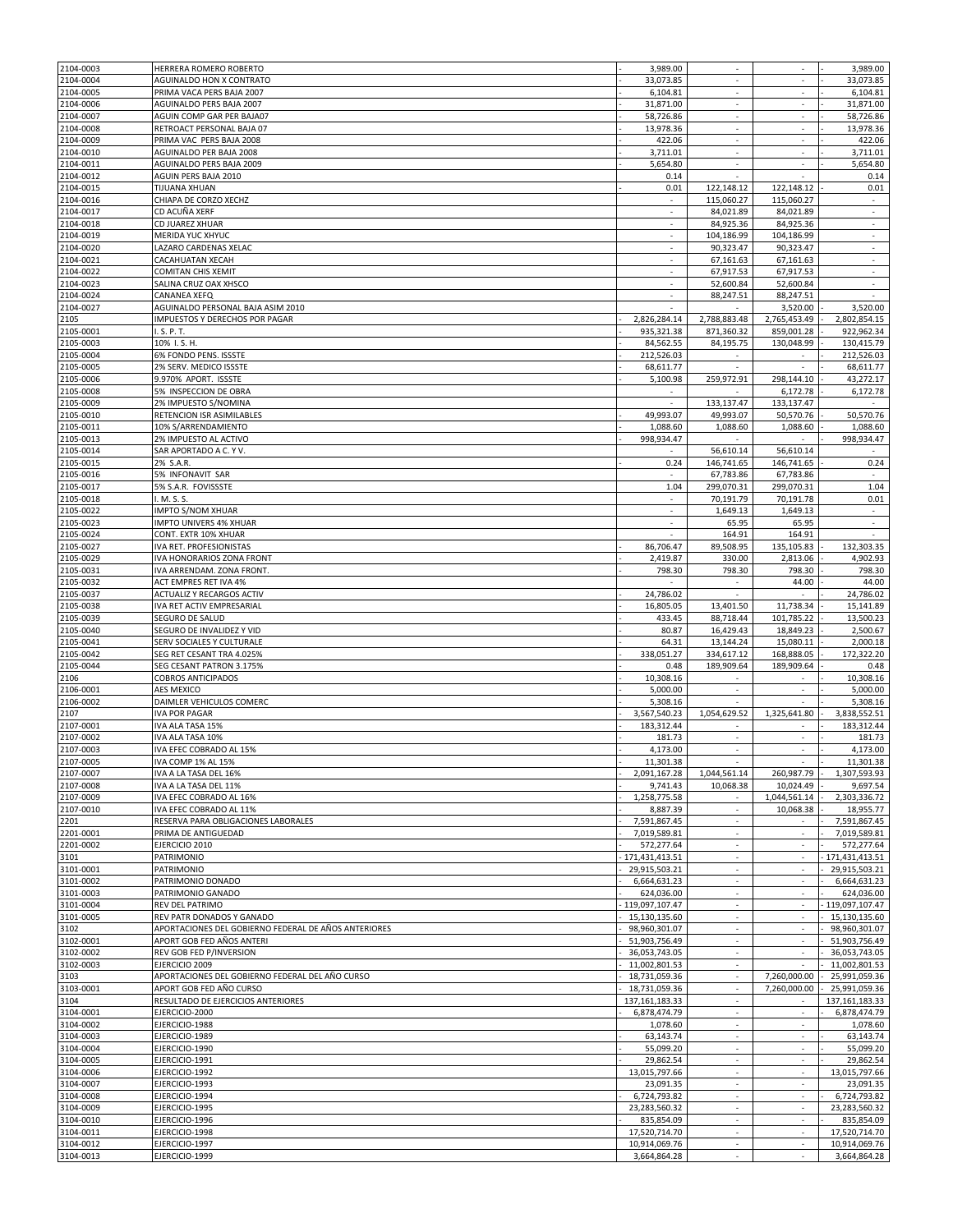| 3104-0014                                    | EJERCICIO-2003                                                                             | 21,283,947.22            | $\sim$                      | $\sim$                      | 21,283,947.22          |
|----------------------------------------------|--------------------------------------------------------------------------------------------|--------------------------|-----------------------------|-----------------------------|------------------------|
| 3104-0015                                    | <b>OTROS EJERCICIOS</b>                                                                    | 42,997,489.93            | ×.                          | $\overline{\phantom{a}}$    | 42,997,489.93          |
| 3104-0016                                    | EJERCICIO-2004                                                                             | 16,256,997.77            | ÷                           | ×.                          | 16,256,997.77          |
| 3104-0017                                    | EJERCICI-2005 ALMACEN                                                                      | 1,206,321.36             | $\overline{\phantom{a}}$    | $\overline{\phantom{a}}$    | 1,206,321.36           |
| 3104-0018                                    | EJERCICIO-2007                                                                             | 11,621,408.57            |                             |                             | 11,621,408.57          |
| 3104-0019                                    | EJERCICIO 2008                                                                             | 81,424,672.93            | $\overline{\phantom{a}}$    | $\overline{\phantom{a}}$    | 81,424,672.93          |
| 3104-0020                                    | REV RDOS EJER ANTERIOR                                                                     | 96,293,852.64            |                             |                             | 96.293.852.64          |
| 3104-0021                                    | EJERCICIO 2009                                                                             | 6,762,068.43             | $\overline{\phantom{a}}$    | $\overline{\phantom{a}}$    | 6,762,068.43           |
| 3104-0022                                    | EJERCICIO 2010                                                                             | 841,817.39               | $\overline{\phantom{a}}$    |                             | 841,817.39             |
| 4101                                         | INGRESOS POR SERVICIOS DE PRODUCCION RADIOFONICA                                           | 812,044.00               | ÷                           | 969,435.14                  | 1,781,479.14           |
| 4101-0001                                    | INGRESOS SERV.PROD.EFECTI                                                                  | 812,044.00               | $\sim$                      | 969,435.14                  | 1,781,479.14           |
| 4101-0001-00001                              | <b>IMER</b>                                                                                | 812,044.00               | ÷                           | 969,435.14                  | 1,781,479.14           |
| 4101-0001-00001-0001                         | <b>IMER LOCAL</b>                                                                          | 812,044.00               |                             | 969,435.14                  | 1,781,479.14           |
| 4102                                         | INGRESOS POR SERVICIOS RADIOFONICOS                                                        | 981,885.51               | ×.                          | 689,300.37                  | 1,671,185.88           |
| 4102-0001                                    | INGR.SERV.RADIOF.EFECTIVO                                                                  | 981,885.51               | $\overline{\phantom{a}}$    | 689,300.37                  | 1,671,185.88           |
| 4102-0001-00002                              |                                                                                            | 11,237.81                |                             |                             | 11,271.28              |
|                                              | XEDTL                                                                                      |                          |                             | 33.47                       |                        |
| 4102-0001-00002-0001                         | <b>XEDTL LOCAL</b>                                                                         | 11,237.81                | ÷                           | 33.47                       | 11,271.28              |
| 4102-0001-00003                              | <b>XEMP</b>                                                                                | 13,075.32                | $\overline{\phantom{a}}$    | 251.16                      | 13,326.48              |
| 4102-0001-00003-0001                         | XEMP LOCAL                                                                                 | 13,075.32                | $\mathcal{L}_{\mathcal{A}}$ | 251.16                      | 13,326.48              |
| 4102-0001-00004                              | XEB                                                                                        | 14,004.02                | $\sim$                      | 2,278.23                    | 16,282.25              |
| 4102-0001-00004-0001                         | XEB LOCAL                                                                                  | 14,004.02                |                             | 2,278.23                    | 16,282.25              |
| 4102-0001-00005                              | XEQK                                                                                       | 20,545.42                | $\overline{\phantom{a}}$    | 152.16                      | 20,697.58              |
| 4102-0001-00005-0001                         | XEQK LOCAL                                                                                 | 20,545.42                |                             | 152.16                      | 20,697.58              |
| 4102-0001-00006                              | <b>XHOFFM</b>                                                                              | 755,607.52               | $\overline{\phantom{a}}$    | 623,157.43                  | 1,378,764.95           |
| 4102-0001-00006-0001                         | XHOFFM LOCAL                                                                               | 755,607.52               | $\overline{\phantom{a}}$    | 623,157.43                  | 1,378,764.95           |
| 4102-0001-00008                              | XHIMER                                                                                     | 4,631.77                 | ÷                           | 1.83                        | 4,633.60               |
| 4102-0001-00008-0001                         | XHIMER LOCAL                                                                               | 4,631.77                 | $\sim$                      | 1.83                        | 4,633.60               |
| 4102-0001-00009                              | XHUAN                                                                                      | 1.22                     | $\mathcal{L}_{\mathcal{A}}$ | $\mathcal{L}_{\mathcal{A}}$ | 1.22                   |
| 4102-0001-00009-0001                         | XHUAN LOCAL                                                                                | 1.22                     | $\overline{\phantom{a}}$    | $\overline{\phantom{a}}$    | 1.22                   |
| 4102-0001-00011                              | XECHZ                                                                                      | 22,541.36                |                             | 16,858.72                   | 39,400.08              |
| 4102-0001-00011-0002                         | XECHZ FORANEO                                                                              | 22,541.36                | $\overline{\phantom{a}}$    | 16,858.72                   | 39,400.08              |
| 4102-0001-00012                              | <b>XERF</b>                                                                                | 16,401.97                |                             |                             | 16.450.66              |
|                                              |                                                                                            |                          |                             | 48.69                       |                        |
| 4102-0001-00012-0001                         | XERF LOCAL                                                                                 | 89.47                    | $\overline{\phantom{a}}$    | 48.69                       | 138.16                 |
| 4102-0001-00012-0002                         | XERF FORANEO                                                                               | 16,312.50                | $\overline{\phantom{a}}$    | $\overline{\phantom{a}}$    | 16,312.50              |
| 4102-0001-00013                              | <b>XHUAR</b>                                                                               | 193.53                   | ÷                           | 93.12                       | 286.65                 |
| 4102-0001-00013-0001 XHUAR LOCAL             |                                                                                            | 193.53                   | $\overline{\phantom{a}}$    | 93.12                       | 286.65                 |
| 4102-0001-00014                              | XHYUC                                                                                      | 3,437.74                 | $\mathcal{L}_{\mathcal{A}}$ | 3,404.26                    | 6,842.00               |
| 4102-0001-00014-0001                         | XHYUC LOCAL                                                                                | 37.74                    | $\overline{\phantom{a}}$    | 4.26                        | 42.00                  |
| 4102-0001-00014-0002                         | XHYUC FORANEO                                                                              | 3,400.00                 |                             | 3,400.00                    | 6,800.00               |
| 4102-0001-00015                              | <b>XELAC</b>                                                                               | 29,214.85                | $\overline{\phantom{a}}$    | 6,275.09                    | 35,489.94              |
| 4102-0001-00015-0001                         | XELAC LOCAL                                                                                | 18.85                    |                             | 20.09                       | 38.94                  |
| 4102-0001-00015-0002                         | <b>XELAC</b><br><b>FORANEO</b>                                                             | 29,196.00                | ÷                           | 6,255.00                    | 35,451.00              |
| 4102-0001-00016                              | <b>XECAH</b>                                                                               | 4,735.99                 | $\overline{\phantom{a}}$    | 2,210.47                    | 6,946.46               |
| 4102-0001-00016-0001                         | XECAH LOCAL                                                                                | 55.99                    | ÷                           | 5.47                        | 61.46                  |
| 4102-0001-00016-0002                         | XECAH FORANEO                                                                              | 4,680.00                 | $\sim$                      | 2,205.00                    | 6,885.00               |
| 4102-0001-00018                              | XHSCO                                                                                      |                          |                             | 9,000.61                    | 9,000.61               |
|                                              |                                                                                            |                          |                             |                             |                        |
| 4102-0001-00018-0001                         | LOCAL<br>XHSCO                                                                             | $\overline{\phantom{a}}$ | $\overline{\phantom{a}}$    | 0.61                        | 0.61                   |
| 4102-0001-00018-0002                         | XHSCO<br><b>FORANEO</b>                                                                    |                          |                             | 9,000.00                    | 9,000.00               |
| 4102-0001-00020                              | XEFQ                                                                                       | 21,868.00                | $\overline{\phantom{a}}$    | 25,356.80                   | 47,224.80              |
| 4102-0001-00020-0002                         | XEFQ FORANEO                                                                               | 21,868.00                | $\sim$                      | 25,356.80                   | 47,224.80              |
| 4102-0001-00021                              | <b>XHIMR</b>                                                                               | 64,388.99                | ÷                           | 178.33                      | 64,567.32              |
| 4102-0001-00021-0001                         | <b>XHIMR LOCAL</b>                                                                         | 64,388.99                | $\sim$                      | 178.33                      | 64,567.32              |
| 4103                                         | <b>OTROS PRODUCTOS</b>                                                                     | 594,306.99               | 0.25                        | 73,877.36                   | 668,184.10             |
| 4103-0001                                    | OTROS INGRESOS                                                                             | 673.54                   | $\overline{\phantom{a}}$    |                             | 673.54                 |
| 4103-0002                                    | DIFERENCIAS MENORES                                                                        | 910.85                   | 0.25                        | 24.56                       | 935.16                 |
| 4103-0005                                    | RECUP CLIENTES EJER ANTER                                                                  | 472,116.96               | $\overline{\phantom{a}}$    | 10,242.80                   | 482,359.76             |
| 4103-0007                                    | REPOSICION DE CREDENCIAL                                                                   | 260.00                   |                             | 40.00                       | 300.00                 |
| 4103-0016                                    | INGRESOS Y ARREND.DE EST                                                                   | 72,245.64                | $\overline{\phantom{a}}$    | 63,570.00                   | 135,815.64             |
| 4103-0028                                    | PRODUCTORA SOBRERUEDAS                                                                     | 48,100.00                |                             |                             | 48,100.00              |
| 4104                                         | SUBSIDIOS Y TRANSFERENCIAS CORRIENTES                                                      | 19,239,594.00            | 14,397.96                   | 10,947,613.00               | 30,172,809.04          |
| 4104-0001                                    | SERVICIOS PERSONALES                                                                       | 10,671,730.00            | $\sim$                      | 5,019,296.00                | 15,691,026.00          |
| 4104-0002                                    | MAT Y SUMINISTROS                                                                          | 307,259.00               |                             | 605,216.00                  | 912,475.00             |
| 4104-0003                                    | <b>SERV GENERALES</b>                                                                      | 8,260,605.00             | 14,397.96                   | 5,323,101.00                | 13,569,308.04          |
| 4105                                         | PRODUCTOS FINANCIEROS                                                                      | 13,190.05                |                             | 12,029.95                   | 25,220.00              |
| 4105-0002                                    | <b>INTERESES GANADOS</b>                                                                   | 13,190.05                | $\sim$                      | 12,029.95                   | 25,220.00              |
| 4201                                         | COSTO DE PRODUCCION RADIOFONICA                                                            | 3,035,998.81             | 2,408,989.78                |                             | 5,444,988.59           |
| 4201-1000                                    | SERVICIOS PERSONALES                                                                       | 2,149,452.76             | 1,206,453.44                | $\sim$                      | 3,355,906.20           |
|                                              |                                                                                            | 707,071.94               | 356,614.19                  |                             |                        |
| 4201-1000-11301                              | <b>SUELDOS BASE</b>                                                                        |                          |                             | $\sim$<br>×.                | 1,063,686.13           |
| 4201-1000-12101                              | <b>HONORARIOS</b>                                                                          | 298,898.12               | 164,431.69                  |                             | 463,329.81             |
| 4201-1000-13101                              | PRIMA QUINQUENAL POR AÑOS DE SERVICIOS EFECTIVOS PRESTADOS                                 | 5,189.02                 | 2,829.89                    | $\overline{\phantom{a}}$    | 8,018.91               |
| 4201-1000-13201                              | PRIMAS DE VACACIONES Y DOMINICAL                                                           | 806.80                   | 379.68                      | $\overline{\phantom{a}}$    | 1,186.48               |
| 4201-1000-13201-0002                         | PRIMA DOMINICAL                                                                            | 806.80                   | 379.68                      | $\overline{\phantom{a}}$    | 1,186.48               |
| 4201-1000-13301                              | REMUNERACIONES POR HORAS EXTRAORDINARIAS                                                   | 2,582.44                 | 280.70                      |                             | 2,863.14               |
| 4201-1000-14101                              | APORTACIONES AL ISSSTE                                                                     | 76,542.99                | 63,821.38                   | $\overline{\phantom{a}}$    | 140,364.37             |
| 4201-1000-14101-0001                         |                                                                                            |                          |                             |                             |                        |
| 4201-1000-14101-0003                         | APORTACIONES ISSSTE                                                                        | 76,542.99                | 38,605.88                   | $\sim$                      | 115,148.87             |
|                                              | <b>GUARDERIAS</b>                                                                          |                          | 25,215.50                   | $\overline{\phantom{a}}$    | 25,215.50              |
| 4201-1000-14103                              | APORTACIONES AL IMSS                                                                       | 6,670.28                 | $\sim$                      | $\overline{\phantom{a}}$    | 6,670.28               |
| 4201-1000-14103-0001                         | <b>CUOTAS IMSS</b>                                                                         | 5,458.04                 | $\mathcal{L}$               | ×.                          | 5,458.04               |
| 4201-1000-14103-0002                         | NO DEDUCIBLE IMSS                                                                          | 688.35                   | $\sim$                      | ٠                           | 688.35                 |
|                                              |                                                                                            |                          |                             |                             |                        |
| 4201-1000-14103-0003                         | <b>GUARDERIAS IMSS</b>                                                                     | 523.89<br>$\sim$         |                             | $\overline{\phantom{a}}$    | 523.89                 |
| 4201-1000-14105                              | APORTACIONES AL SEGURO DE CESANTÍA EN EDAD AVANZADA Y VEJEZ                                |                          | 24,404.10                   |                             | 24,404.10              |
| 4201-1000-14201                              | APORTACIONES AL FOVISSSTE                                                                  | $\sim$                   | 38,431.77                   | ٠                           | 38,431.77              |
| 4201-1000-14301                              | APORTACIONES AL SISTEMA DE AHORRO PARA EL RETIRO                                           | ÷.                       | 15,372.73                   | $\sim$                      | 15,372.73              |
| 4201-1000-14301-0001                         | APORTACIONES SAR ISSSTE                                                                    |                          | 15,372.73                   | $\overline{\phantom{a}}$    | 15,372.73              |
| 4201-1000-14302                              | DEPÓSITOS PARA EL AHORRO SOLIDARIO                                                         | 3,930.32                 | 1,965.16                    | $\mathcal{L}_{\mathcal{A}}$ | 5,895.48               |
| 4201-1000-14401                              | CUOTAS PARA EL SEGURO DE VIDA DEL PERSONAL CIVIL                                           | 10,691.76                | 7,784.64                    | $\overline{\phantom{a}}$    | 18,476.40              |
| 4201-1000-14403                              | CUOTAS PARA EL SEGURO DE GASTOS MÉDICOS DEL PERSONAL CIVIL                                 | 15,525.05                | 17,609.52                   | ×.                          | 33,134.57              |
| 4201-1000-14404                              | CUOTAS PARA EL SEGURO DE SEPARACIÓN INDIVIDUALIZADO                                        | 73,798.64                | 36,899.32                   |                             | 110,697.96             |
| 4201-1000-14405                              | CUOTAS PARA EL SEGURO COLECTIVO DE RETIRO                                                  | 1,753.70                 | 876.85                      | $\overline{\phantom{a}}$    | 2,630.55               |
| 4201-1000-15401                              | PRESTACIONES ESTABLECIDAS POR CONDICIONES GENERALES DE TRABAJO O CONTRATOS COLECTIVOS DE T | 57,430.29                | 30,147.29                   | $\overline{\phantom{a}}$    | 87,577.58              |
| 4201-1000-15401-0001<br>4201-1000-15401-0004 | ESTIMULO RECON ANTIGÜEDAD<br>PASAJES                                                       | 9,420.00                 | 21,600.00<br>4,770.00       |                             | 21,600.00<br>14,190.00 |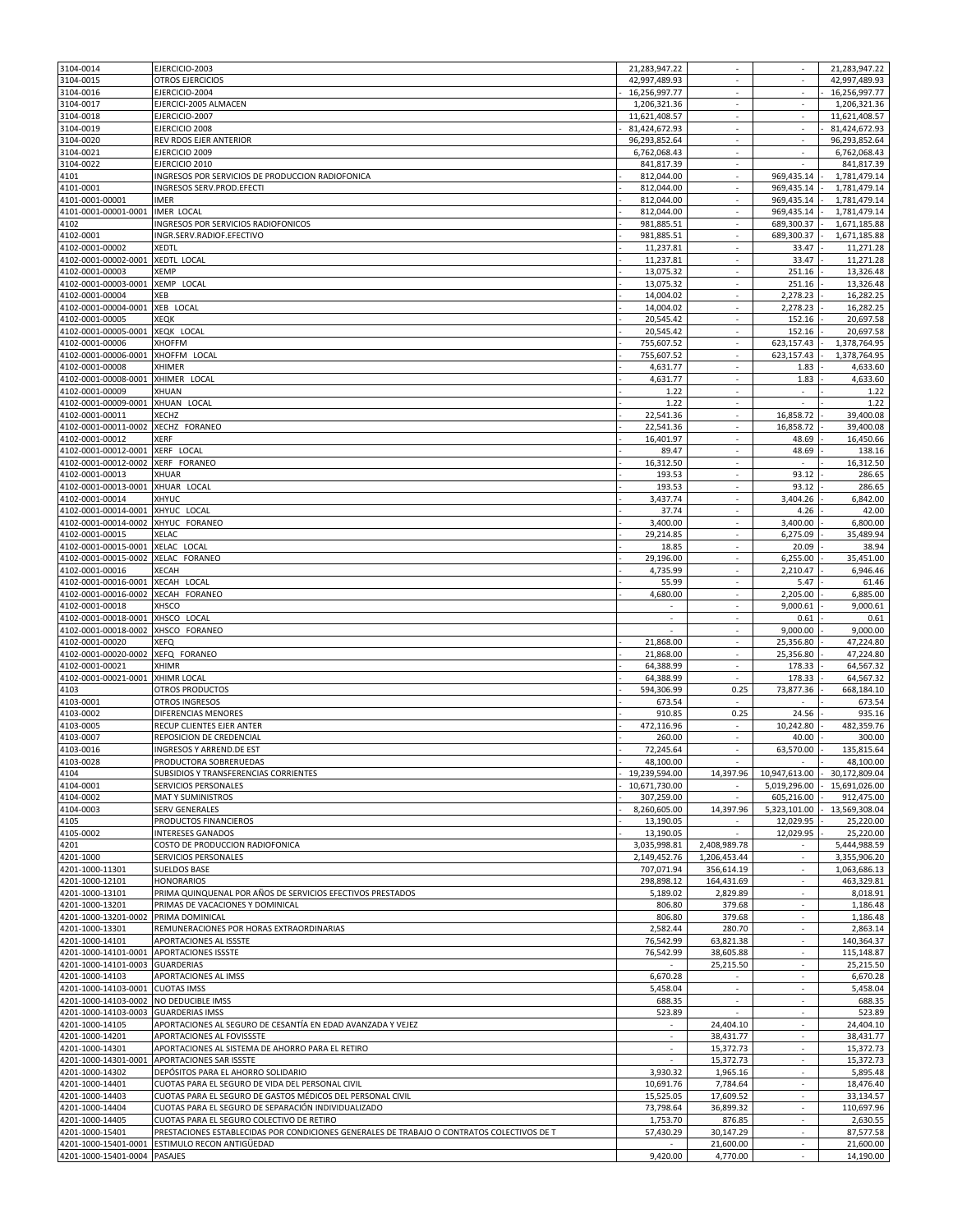|                                          | 4201-1000-15401-0005 ESTIMULO DE PUNTUALIDAD                                               | 10,623.91           | 3,027.29                 |                             | 13,651.20             |
|------------------------------------------|--------------------------------------------------------------------------------------------|---------------------|--------------------------|-----------------------------|-----------------------|
|                                          | 4201-1000-15401-0006 GUARDERIAS APARTADO B                                                 | 1,000.00            | 750.00                   | $\overline{\phantom{a}}$    | 1,750.00              |
|                                          |                                                                                            |                     |                          |                             |                       |
| 4201-1000-15401-0008                     | PRESTACIONES EXTRAORDINARIAS                                                               | 36,386.38           |                          | $\overline{\phantom{a}}$    | 36,386.38             |
| 4201-1000-15402                          | COMPENSACIÓN GARANTIZADA                                                                   | 601,398.70          | 301,001.48               | ٠                           | 902,400.18            |
| 4201-1000-15403                          | ASIGNACIONES ADICIONALES AL SUELDO                                                         | 121,520.47          | 61,459.53                |                             | 182.980.00            |
| 4201-1000-15403-0001                     | <b>DESPENSA</b>                                                                            | 15,982.00           | 8,072.00                 | $\overline{\phantom{a}}$    | 24,054.00             |
| 4201-1000-15403-0002                     | PREVISION SOCIAL MULTIPLE                                                                  | 13,826.00           | 6,994.00                 | $\overline{\phantom{a}}$    | 20,820.00             |
|                                          | <b>AYUDA POR SERVICIOS</b>                                                                 |                     |                          | $\sim$                      |                       |
| 4201-1000-15403-0003                     |                                                                                            | 17,973.80           | 9,092.20                 |                             | 27,066.00             |
| 4201-1000-15403-0004                     | COMPENSACION DE CAPACITACION                                                               | 73,738.67           | 37,301.33                | $\sim$                      | 111,040.00            |
| 4201-1000-17102                          | ESTÍMULOS AL PERSONAL OPERATIVO                                                            | 165,642.24          | 82,143.52                | $\overline{\phantom{a}}$    | 247,785.76            |
|                                          | 4201-1000-17102-0001 ESTIMULOS AL PERSONAL                                                 | 165,642.24          | 82,143.52                | $\overline{\phantom{a}}$    | 247,785.76            |
| 4201-2000                                | MATERIALES Y SUMINISTROS                                                                   | 17,793.02           | 9,684.04                 | ä,                          | 27,477.06             |
|                                          |                                                                                            |                     |                          |                             |                       |
| 4201-2000-21101                          | MATERIALES Y ÚTILES DE OFICINA                                                             |                     | 41.03                    | $\overline{\phantom{a}}$    | 41.03                 |
| 4201-2000-21501                          | MATERIAL DE APOYO INFORMATIVO                                                              | 14,137.00           | 7,698.00                 | $\overline{\phantom{a}}$    | 21,835.00             |
| 4201-2000-22104                          | PRODUCTOS ALIMENTICIOS PARA EL PERSONAL EN LAS INSTALACIONES DE LAS DEPENDENCIAS Y ENTIDAD | 1,947.30            | 1,120.00                 | ×.                          | 3,067.30              |
| 4201-2000-24401                          | MADERA Y PRODUCTOS DE MADERA                                                               | 1,708.72            | $\overline{\phantom{a}}$ | $\overline{\phantom{a}}$    | 1,708.72              |
|                                          |                                                                                            |                     |                          | $\mathcal{L}$               |                       |
| 4201-2000-24901                          | OTROS MATERIALES Y ARTÍCULOS DE CONSTRUCCIÓN Y REPARACIÓN                                  |                     | 746.00                   |                             | 746.00                |
| 4201-2000-29101                          | HERRAMIENTAS MENORES                                                                       | $\sim$              | 79.01                    | $\overline{\phantom{a}}$    | 79.01                 |
| 4201-3000                                | SERVICIOS GENERALES                                                                        | 868,753.03          | 1,192,852.30             | ÷                           | 2,061,605.33          |
| 4201-3000-31101                          | SERVICIO DE ENERGÍA ELÉCTRICA                                                              | 68,007.96           |                          | $\overline{\phantom{a}}$    | 68,007.96             |
|                                          |                                                                                            |                     |                          |                             |                       |
| 4201-3000-31401                          | SERVICIO TELEFÓNICO CONVENCIONAL                                                           | 9,878.80            | 9,818.44                 |                             | 19,697.24             |
| 4201-3000-31501                          | SERVICIO DE TELEFONÍA CELULAR                                                              | 2,672.37            | 689.64                   | $\overline{\phantom{a}}$    | 3,362.01              |
| 4201-3000-31601                          | SERVICIO DE RADIOLOCALIZACIÓN                                                              | 10,137.21           | 9,800.11                 |                             | 19,937.32             |
| 4201-3000-31701                          | SERVICIOS DE CONDUCCIÓN DE SEÑALES ANALÓGICAS Y DIGITALES                                  | 4,822.94            |                          | $\sim$                      | 8,958.81              |
|                                          |                                                                                            |                     | 4,135.87                 |                             |                       |
| 4201-3000-32101                          | ARRENDAMIENTO DE TERRENOS                                                                  | $\sim$              | 19,936.00                | $\overline{\phantom{a}}$    | 19,936.00             |
| 4201-3000-32601                          | ARRENDAMIENTO DE MAQUINARIA Y EQUIPO                                                       | 487.86              | 1,875.78                 | $\mathcal{L}$               | 2,363.64              |
| 4201-3000-32701                          | PATENTES, REGALÍAS Y OTROS                                                                 | 26,309.60           | 33,980.00                | $\sim$                      | 60,289.60             |
|                                          |                                                                                            |                     |                          |                             |                       |
| 4201-3000-32701-0001                     | PATENTES, REG. Y OTROS                                                                     | 18,309.60           |                          | $\overline{\phantom{a}}$    | 18,309.60             |
| 4201-3000-32701-0005                     | <b>AUTORIAS X HONORARIOS</b>                                                               | 8,000.00            | 33,980.00                | $\overline{\phantom{a}}$    | 41,980.00             |
| 4201-3000-33604                          | IMPRESIÓN Y ELABORACIÓN DE MATERIAL INFORMATIVO DERIVADO DE LA OPERACIÓN Y ADMINISTRACIÓN  | 643,747.87          | 993,950.43               |                             | 1,637,698.30          |
| 4201-3000-33604-0001                     | IMPRESIÓN Y ELABORACION DE MAT INF X HRIOS                                                 | 638,097.87          | 976,950.43               | $\overline{\phantom{a}}$    | 1,615,048.30          |
|                                          |                                                                                            |                     |                          |                             |                       |
| 4201-3000-33604-0002                     | IMPRESION Y ELABORACION DE MATERIAL INFORMATIVO                                            | 5,650.00            | 17,000.00                | $\sim$                      | 22,650.00             |
| 4201-3000-33801                          | SERVICIOS DE VIGILANCIA                                                                    | ×.                  | 55,098.30                | $\sim$                      | 55,098.30             |
| 4201-3000-34501                          | SEGUROS DE BIENES PATRIMONIALES                                                            | $\sim$              | 11,999.82                | $\overline{\phantom{a}}$    | 11,999.82             |
|                                          |                                                                                            |                     |                          |                             |                       |
| 4201-3000-35201                          | MANTENIMIENTO Y CONSERVACIÓN DE MOBILIARIO Y EQUIPO DE ADMINISTRACIÓN                      |                     | 4,250.00                 | $\mathcal{L}_{\mathcal{A}}$ | 4,250.00              |
| 4201-3000-35801                          | SERVICIOS DE LAVANDERÍA, LIMPIEZA E HIGIENE                                                | 8,575.76            | $\overline{\phantom{a}}$ | $\overline{\phantom{a}}$    | 8,575.76              |
| 4201-3000-35801-0001                     | <b>DEDUCIBLE</b>                                                                           | 8,575.76            |                          |                             | 8,575.76              |
| 4201-3000-35901                          | SERVICIOS DE JARDINERÍA Y FUMIGACIÓN                                                       | 375.00              | 750.00                   | $\overline{\phantom{a}}$    | 1,125.00              |
|                                          |                                                                                            |                     |                          |                             |                       |
| 4201-3000-37104                          | PASAJES AÉREOS NACIONALES PARA SERVIDORES PÚBLICOS DE MANDO EN EL DESEMPEÑO DE COMISIONES  | 5,348.00            | 3,379.00                 | $\overline{\phantom{a}}$    | 8,727.00              |
| 4201-3000-37201                          | PASAJES TERRESTRES NACIONALES PARA LABORES EN CAMPO Y DE SUPERVISIÓN                       | 38,000.00           | 19,000.00                | $\overline{\phantom{a}}$    | 57,000.00             |
| 4201-3000-37201-0001                     | <b>DEDUCIBLE</b>                                                                           | 19,000.00           | 19,000.00                | $\overline{\phantom{a}}$    | 38,000.00             |
|                                          |                                                                                            |                     |                          |                             |                       |
| 4201-3000-37204                          | PASAJES TERRESTRES NACIONALES PARA SERVIDORES PÚBLICOS DE MANDO EN EL DESEMPEÑO DE COMISIO | 2,510.00            |                          | ä,                          | 2,510.00              |
|                                          | 4201-3000-37204-0001 PASAJES NALS P/SERV P                                                 | 2,510.00            | $\sim$                   | $\overline{\phantom{a}}$    | 2,510.00              |
| 4201-3000-37504                          | VIÁTICOS NACIONALES PARA SERVIDORES PÚBLICOS EN EL DESEMPEÑO DE FUNCIONES OFICIALES        | 12,165.72           |                          |                             | 12,165.72             |
|                                          |                                                                                            |                     | $\overline{\phantom{a}}$ | $\overline{\phantom{a}}$    |                       |
| 4201-3000-37504-0001                     | <b>VIATICOS NACIONALES</b>                                                                 | 9,424.19            |                          |                             | 9,424.19              |
| 4201-3000-37504-0002                     | VIATICOS NACIONALES NO DEDUCIBLES                                                          | 2,741.53            |                          |                             | 2,741.53              |
| 4201-3000-38201                          | <b>GASTOS DE ORDEN SOCIAL</b>                                                              | 7,650.50            | $\overline{\phantom{a}}$ | $\overline{\phantom{a}}$    | 7,650.50              |
| 4201-3000-39202                          | OTROS IMPUESTOS Y DERECHOS                                                                 | 3,678.00            | 522.00                   | $\overline{\phantom{a}}$    | 4,200.00              |
|                                          |                                                                                            |                     |                          |                             |                       |
| 4201-3000-39202-0003                     | OTROS IMPUESTOS Y DERECHOS                                                                 | 3,678.00            | 522.00                   | $\overline{\phantom{a}}$    | 4,200.00              |
| 4201-3000-39801                          | IMPUESTO SOBRE NÓMINAS                                                                     | 24,385.44           | 23,666.91                | $\sim$                      | 48,052.35             |
| 4201-3000-39801-0001                     | IMPUESTO SOBRE NÓMINAS IMER                                                                | 24,385.44           | 23,666.91                | $\mathcal{L}$               | 48,052.35             |
| 4202                                     | <b>COSTO RADIOFONICO</b>                                                                   | 8,435,029.74        | 4,869,774.61             | $\overline{\phantom{a}}$    | 13,304,804.35         |
|                                          |                                                                                            |                     |                          |                             |                       |
| 4202-1000                                | SERVICIOS PERSONALES                                                                       | 6,855,446.21        | 3,932,489.23             | $\overline{\phantom{a}}$    | 10,787,935.44         |
| 4202-1000-11301                          | <b>SUELDOS BASE</b>                                                                        | 2,875,390.19        | 1,473,246.42             | $\overline{\phantom{a}}$    | 4,348,636.61          |
| 4202-1000-12101                          | <b>HONORARIOS</b>                                                                          | 126,424.60          | 68,580.27                |                             | 195,004.87            |
| 4202-1000-13101                          | PRIMA QUINQUENAL POR AÑOS DE SERVICIOS EFECTIVOS PRESTADOS                                 | 24,717.79           | 13,010.62                | $\overline{\phantom{a}}$    | 37,728.41             |
|                                          |                                                                                            |                     |                          |                             |                       |
| 4202-1000-13201                          | PRIMAS DE VACACIONES Y DOMINICAL                                                           | 99,414.04           | 63,889.81                | $\sim$                      | 163,303.85            |
| 4202-1000-13201-0001 PRIMA VACACIONAL    |                                                                                            | 37,319.62           | 36,186.92                | $\overline{\phantom{a}}$    | 73,506.54             |
| 4202-1000-13201-0002 IPRIMA DOMINICAL    |                                                                                            | 62,094.42           | 27,702.89                |                             | 89,797.31             |
| 4202-1000-13202                          | GRATIFICACIÓN DE FIN DE AÑO                                                                |                     | 4,322.82                 | ×.                          | 4,322.82              |
|                                          |                                                                                            |                     |                          |                             |                       |
| 4202-1000-13301                          | REMUNERACIONES POR HORAS EXTRAORDINARIAS                                                   | 713,590.29          | 187,469.45               | ٠                           | 901,059.74            |
| 4202-1000-14101                          | APORTACIONES AL ISSSTE                                                                     | 241,207.16          | 120,618.07               |                             | 361,825.23            |
| 4202-1000-14101-0001 APORTACIONES ISSSTE |                                                                                            | 241,207.16          | 120,618.07               | $\overline{\phantom{a}}$    | 361,825.23            |
| 4202-1000-14103                          | APORTACIONES AL IMSS                                                                       | 69,687.15           | 70,191.78                | $\overline{\phantom{a}}$    | 139,878.93            |
|                                          |                                                                                            |                     |                          |                             |                       |
| 4202-1000-14103-0001 CUOTAS IMSS         |                                                                                            | 54,179.46           | 54.757.41                | $\sim$                      | 108,936.87            |
| 4202-1000-14103-0002                     | NO DEDUCIBLE IMSS                                                                          | 9,140.99            | 9,082.78                 | $\sim$                      | 18,223.77             |
| 4202-1000-14103-0003                     | <b>GUARDERIAS IMSS</b>                                                                     | 6,366.70            | 6,351.59                 | ×.                          | 12,718.29             |
| 4202-1000-14105                          | APORTACIONES AL SEGURO DE CESANTÍA EN EDAD AVANZADA Y VEJEZ                                | $\sim$              | 134,568.61               | $\sim$                      | 134,568.61            |
| 4202-1000-14201                          | APORTACIONES AL FOVISSSTE                                                                  |                     |                          |                             |                       |
|                                          |                                                                                            |                     | 122,769.10               |                             | 122,769.10            |
| 4202-1000-14202                          | APORTACIONES AL INFONAVIT                                                                  | $\sim$              | 67,783.86                | $\overline{\phantom{a}}$    | 67,783.86             |
| 4202-1000-14301                          | APORTACIONES AL SISTEMA DE AHORRO PARA EL RETIRO                                           |                     | 76,221.17                |                             | 76,221.17             |
|                                          | 4202-1000-14301-0001 APORTACIONES SAR ISSSTE                                               | $\sim$              | 49,107.67                | $\overline{\phantom{a}}$    | 49,107.67             |
|                                          |                                                                                            |                     |                          |                             |                       |
| 4202-1000-14301-0002                     | APORTACIONES SAR IMSS                                                                      |                     | 27.113.50                | $\sim$                      | 27,113.50             |
| 4202-1000-14302                          | DEPÓSITOS PARA EL AHORRO SOLIDARIO                                                         | 5,772.32            | 2,886.16                 | $\sim$                      | 8,658.48              |
| 4202-1000-14401                          | CUOTAS PARA EL SEGURO DE VIDA DEL PERSONAL CIVIL                                           | 16,743.34           | 61,083.21                | $\sim$                      | 77,826.55             |
| 4202-1000-14403                          | CUOTAS PARA EL SEGURO DE GASTOS MÉDICOS DEL PERSONAL CIVIL                                 | 43,343.97           | 52,230.18                | $\overline{\phantom{a}}$    | 95,574.15             |
|                                          |                                                                                            |                     |                          |                             |                       |
| 4202-1000-14404                          | CUOTAS PARA EL SEGURO DE SEPARACIÓN INDIVIDUALIZADO                                        | 157,070.96          | 78,535.48                | $\overline{\phantom{a}}$    | 235,606.44            |
| 4202-1000-14405                          | CUOTAS PARA EL SEGURO COLECTIVO DE RETIRO                                                  | 2,671.02            | 1,335.51                 | $\overline{\phantom{a}}$    | 4,006.53              |
| 4202-1000-15101                          | CUOTAS PARA EL FONDO DE AHORRO DEL PERSONAL CIVIL                                          | 44,111.25           | 84,945.32                | $\sim$                      | 129,056.57            |
| 4202-1000-15301                          |                                                                                            | 5,050.91            | 7,535.34                 |                             | 12,586.25             |
|                                          |                                                                                            |                     |                          |                             |                       |
| 4202-1000-15401                          | PRESTACIONES DE RETIRO                                                                     |                     |                          |                             |                       |
|                                          | PRESTACIONES ESTABLECIDAS POR CONDICIONES GENERALES DE TRABAJO O CONTRATOS COLECTIVOS DE T | 657,202.33          | 348,383.82               | $\sim$                      | 1,005,586.15          |
|                                          | 4202-1000-15401-0001 ESTIMULO RECON ANTIGÜEDAD                                             | $\sim$              | 56,000.00                | $\sim$                      | 56,000.00             |
|                                          |                                                                                            |                     |                          | $\sim$                      |                       |
| 4202-1000-15401-0002 GASTOS SOCIALES     |                                                                                            | 94,084.41           | 56,547.39                |                             | 150,631.80            |
|                                          | 4202-1000-15401-0003 BONO DE PRODUCTIVIDAD Y CALIDAD                                       | 23,179.27           | 12,883.19                | $\sim$                      | 36,062.46             |
| 4202-1000-15401-0004                     | <b>PASAJES</b>                                                                             | 172,970.00          | 95,825.00                | $\overline{\phantom{a}}$    | 268,795.00            |
|                                          | 4202-1000-15401-0005 ESTIMULO DE PUNTUALIDAD                                               | 81,058.85           | 21,003.08                | ٠                           | 102,061.93            |
|                                          |                                                                                            |                     |                          |                             |                       |
|                                          | 4202-1000-15401-0006 GUARDERIAS APARTADO B                                                 | 3,500.00            | 1,750.00                 |                             | 5,250.00              |
| 4202-1000-15401-0007 OTRAS PERCEPCIONES  |                                                                                            | 12,562.48           | 7,368.36                 | $\overline{\phantom{a}}$    | 19,930.84             |
|                                          | 4202-1000-15401-0008 PRESTACIONES EXTRAORDINARIAS                                          | 235,946.80          | 1,500.00                 | ٠                           | 237,446.80            |
| 4202-1000-15401-0009 DIA DE REYES        |                                                                                            | 21,684.04           | $\sim$                   | $\sim$                      | 21,684.04             |
| 4202-1000-15401-0010 MEDIOS SUELDOS      |                                                                                            |                     |                          | $\sim$                      |                       |
|                                          | 4202-1000-15401-0011 GASTOS DE CONTRATACION                                                | 12,216.48<br>$\sim$ | 25,556.80<br>2,400.00    | $\overline{\phantom{a}}$    | 37,773.28<br>2,400.00 |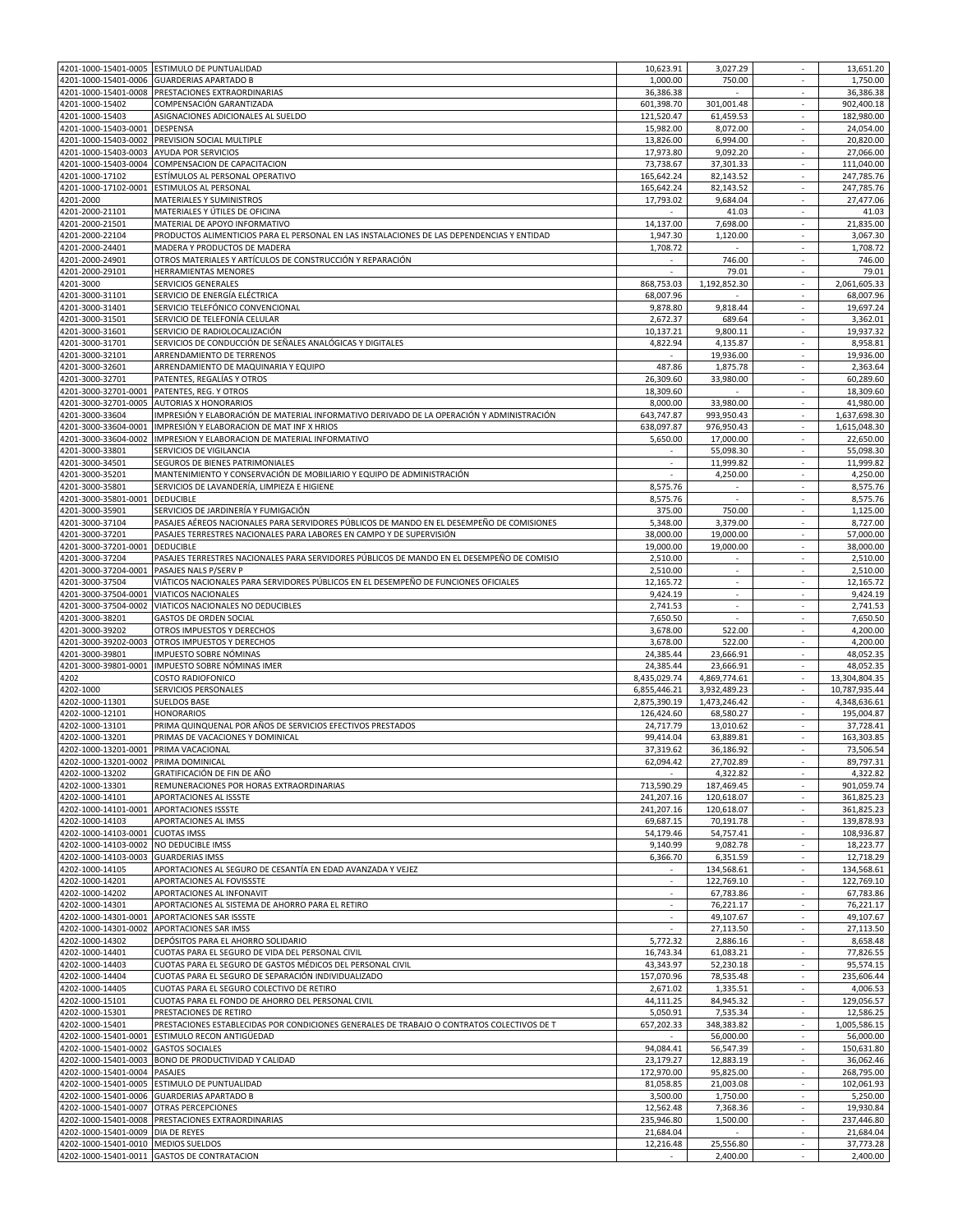| 4202-1000-15401-0014 DESPLAZAMIENTOS<br>4202-1000-15402 | 4202-1000-15401-0012 CUOTAS DE TRANSITO                                                    |              | 66,950.00    |                             | 66,950.00    |
|---------------------------------------------------------|--------------------------------------------------------------------------------------------|--------------|--------------|-----------------------------|--------------|
|                                                         |                                                                                            |              | 600.00       | $\overline{\phantom{a}}$    | 600.00       |
|                                                         | COMPENSACIÓN GARANTIZADA                                                                   | 1,216,285.42 | 609,307.00   | $\mathcal{L}_{\mathcal{A}}$ | 1,825,592.42 |
| 4202-1000-15403                                         | ASIGNACIONES ADICIONALES AL SUELDO                                                         | 416,753.73   | 210,612.51   | ٠                           | 627,366.24   |
| 4202-1000-15403-0001                                    | DESPENSA                                                                                   | 51,949.00    | 26,267.50    |                             | 78,216.50    |
| 4202-1000-15403-0002                                    | PREVISION SOCIAL MULTIPLE                                                                  | 47,791.00    | 24,150.00    | $\overline{\phantom{a}}$    | 71,941.00    |
| 4202-1000-15403-0003                                    | <b>AYUDA POR SERVICIOS</b>                                                                 | 62,128.30    | 31,395.00    |                             | 93.523.30    |
| 4202-1000-15403-0004                                    | COMPENSACION DE CAPACITACION                                                               | 254,885.43   | 128,800.01   | $\overline{\phantom{a}}$    | 383,685.44   |
| 4202-1000-17102                                         | ESTÍMULOS AL PERSONAL OPERATIVO                                                            | 140,009.74   | 72,962.72    | $\overline{\phantom{a}}$    | 212,972.46   |
| 4202-1000-17102-0001                                    | ESTIMULOS AL PERSONAL                                                                      | 140,009.74   | 72,962.72    | $\overline{\phantom{a}}$    | 212,972.46   |
| 4202-2000                                               | MATERIALES Y SUMINISTROS                                                                   | 30,329.10    | 13,266.76    | $\sim$                      | 43,595.86    |
| 4202-2000-21101                                         | MATERIALES Y ÚTILES DE OFICINA                                                             | 298.38       | 447.22       | $\overline{\phantom{a}}$    | 745.60       |
| 4202-2000-21501                                         | MATERIAL DE APOYO INFORMATIVO                                                              | 5,140.00     |              | $\overline{\phantom{a}}$    | 5,140.00     |
| 4202-2000-21601                                         | MATERIAL DE LIMPIEZA                                                                       | 1,229.67     | 742.46       | $\overline{\phantom{a}}$    | 1,972.13     |
| 4202-2000-22104                                         | PRODUCTOS ALIMENTICIOS PARA EL PERSONAL EN LAS INSTALACIONES DE LAS DEPENDENCIAS Y ENTIDAD | 2,920.95     | 1,954.34     | $\overline{\phantom{a}}$    | 4.875.29     |
| 4202-2000-24401                                         |                                                                                            |              |              |                             | 1,004.54     |
|                                                         | MADERA Y PRODUCTOS DE MADERA                                                               |              | 1,004.54     |                             |              |
| 4202-2000-24601                                         | MATERIAL ELÉCTRICO Y ELECTRÓNICO                                                           | 7,637.84     | 1,201.65     | $\sim$                      | 8,839.49     |
| 4202-2000-24901                                         | OTROS MATERIALES Y ARTÍCULOS DE CONSTRUCCIÓN Y REPARACIÓN                                  | 14.66        | 700.00       | $\overline{\phantom{a}}$    | 714.66       |
| 4202-2000-25301                                         | MEDICINAS Y PRODUCTOS FARMACÉUTICOS                                                        |              | 124.78       | $\mathcal{L}$               | 124.78       |
| 4202-2000-26103                                         | COMBUSTIBLES, LUBRICANTES Y ADITIVOS PARA VEHÍCULOS TERRESTRES, AÉREOS, MARÍTIMOS, LACUSTR | 10,962.29    | 1,062.18     | $\sim$                      | 12,024.47    |
| 4202-2000-26105                                         | COMBUSTIBLES, LUBRICANTES Y ADITIVOS PARA MAQUINARIA, EQUIPO DE PRODUCCIÓN Y SERVICIOS ADM |              | 5,020.61     | $\overline{\phantom{a}}$    | 5,020.61     |
| 4202-2000-29101                                         | HERRAMIENTAS MENORES                                                                       | 2,125.31     | 1,008.98     | $\overline{\phantom{a}}$    | 3,134.29     |
| 4202-3000                                               | SERVICIOS GENERALES                                                                        | 1,549,254.43 | 924,018.62   | $\overline{\phantom{a}}$    | 2,473,273.05 |
| 4202-3000-31101                                         | SERVICIO DE ENERGÍA ELÉCTRICA                                                              | 428,955.22   |              | $\overline{\phantom{a}}$    | 428,955.22   |
| 4202-3000-31301                                         | SERVICIO DE AGUA                                                                           | 1,387.73     | 8,593.23     | $\overline{\phantom{a}}$    | 9,980.96     |
| 4202-3000-31401                                         | SERVICIO TELEFÓNICO CONVENCIONAL                                                           | 49,914.82    | 49,655.90    | $\sim$                      | 99,570.72    |
| 4202-3000-31501                                         | SERVICIO DE TELEFONÍA CELULAR                                                              | 4,827.54     | 1,206.88     | $\overline{\phantom{a}}$    | 6,034.42     |
| 4202-3000-31601                                         | SERVICIO DE RADIOLOCALIZACIÓN                                                              | 9,024.99     | 7,453.79     | $\mathcal{L}_{\mathcal{A}}$ | 16,478.78    |
| 4202-3000-31701                                         | SERVICIOS DE CONDUCCIÓN DE SEÑALES ANALÓGICAS Y DIGITALES                                  | 151,489.71   | 8,352.67     | $\overline{\phantom{a}}$    | 159,842.38   |
|                                                         |                                                                                            |              |              |                             |              |
| 4202-3000-31801                                         | SERVICIO POSTAL                                                                            |              | 2,429.13     | $\overline{\phantom{a}}$    | 2,429.13     |
| 4202-3000-32101                                         | ARRENDAMIENTO DE TERRENOS                                                                  |              | 30,014.00    | $\overline{\phantom{a}}$    | 30,014.00    |
| 4202-3000-32601                                         | ARRENDAMIENTO DE MAQUINARIA Y EQUIPO                                                       | 182,439.30   | 6,106.90     |                             | 188,546.20   |
| 4202-3000-32701                                         | PATENTES, REGALÍAS Y OTROS                                                                 | 120,978.27   | 78,317.08    | $\overline{\phantom{a}}$    | 199,295.35   |
| 4202-3000-32701-0001                                    | PATENTES, REG. Y OTROS                                                                     | 120,978.27   | 78,317.08    | $\overline{\phantom{a}}$    | 199,295.35   |
| 4202-3000-33401                                         | SERVICIOS PARA CAPACITACION Y ASESORIA                                                     | $\sim$       | 3,690.00     | $\overline{\phantom{a}}$    | 3,690.00     |
| 4202-3000-33401-0001                                    | SERVICIOS P/CAPACITACIÓN SERVIDORES PÚBLICOS X HONORARIOS                                  | $\sim$       | 3,690.00     | $\overline{\phantom{a}}$    | 3,690.00     |
| 4202-3000-33604                                         | IMPRESIÓN Y ELABORACIÓN DE MATERIAL INFORMATIVO DERIVADO DE LA OPERACIÓN Y ADMINISTRACIÓN  | 246,342.70   | 252,396.00   | $\mathcal{L}_{\mathcal{A}}$ | 498,738.70   |
| 4202-3000-33604-0001                                    | IMPRESIÓN Y ELABORACION DE MAT INF X HRIOS                                                 | 199,027.50   | 234,536.00   | $\overline{\phantom{a}}$    | 433,563.50   |
| 4202-3000-33604-0002                                    | IMPRESION Y ELABORACION DE MATERIAL INFORMATIVO                                            | 47,315.20    | 17,860.00    | $\overline{\phantom{a}}$    | 65,175.20    |
| 4202-3000-33801                                         | SERVICIOS DE VIGILANCIA                                                                    | 28,318.70    | 306,130.26   | $\overline{\phantom{a}}$    | 334,448.96   |
| 4202-3000-34501                                         |                                                                                            |              |              |                             | 40,311.38    |
|                                                         | SEGUROS DE BIENES PATRIMONIALES                                                            |              | 40,311.38    |                             |              |
|                                                         | MANTENIMIENTO Y CONSERVACIÓN DE MOBILIARIO Y EQUIPO DE ADMINISTRACIÓN                      | 376.66       | 678.10       | $\overline{\phantom{a}}$    | 1,054.76     |
| 4202-3000-35201                                         | MANTENIMIENTO Y CONSERVACIÓN DE MAQUINARIA Y EQUIPO                                        |              | 5,518.80     | $\overline{\phantom{a}}$    | 5,518.80     |
| 4202-3000-35701                                         |                                                                                            |              |              |                             | 42,878.80    |
| 4202-3000-35801                                         | SERVICIOS DE LAVANDERÍA, LIMPIEZA E HIGIENE                                                | 42,878.80    |              | $\sim$                      |              |
| 4202-3000-35801-0001                                    | SERV.LAVAND.LIMP.HIGIENE DEDUCIBLE                                                         | 42,878.80    |              | $\overline{\phantom{a}}$    | 42,878.80    |
| 4202-3000-35901                                         | SERVICIOS DE JARDINERÍA Y FUMIGACIÓN                                                       | 10,156.67    | 14,446.91    | ä,                          | 24,603.58    |
| 4202-3000-37104                                         | PASAJES AÉREOS NACIONALES PARA SERVIDORES PÚBLICOS DE MANDO EN EL DESEMPEÑO DE COMISIONES  | 34,009.00    | 16,644.00    | $\overline{\phantom{a}}$    | 50,653.00    |
|                                                         |                                                                                            |              |              |                             |              |
| 4202-3000-37204                                         | PASAJES TERRESTRES NACIONALES PARA SERVIDORES PÚBLICOS DE MANDO EN EL DESEMPEÑO DE COMISIO | 4,520.00     | 5,235.00     | $\overline{\phantom{a}}$    | 9,755.00     |
| 4202-3000-37204-0001                                    | PASAJES NALS P/SERV P                                                                      | 4,520.00     | 5,235.00     |                             | 9,755.00     |
| 4202-3000-37504                                         | VIÁTICOS NACIONALES PARA SERVIDORES PÚBLICOS EN EL DESEMPEÑO DE FUNCIONES OFICIALES        | 128,072.26   | 10,071.67    | $\overline{\phantom{a}}$    | 138,143.93   |
| 4202-3000-37504-0001                                    | <b>VIATICOS NACIONALES</b>                                                                 | 110,404.86   | 8,622.67     | $\sim$                      | 119,027.53   |
| 4202-3000-37504-0002                                    | VIATICOS NACIONALES NO DEDUCIBLES                                                          | 17,667.40    | 1,449.00     | $\sim$                      | 19,116.40    |
| 4202-3000-38201                                         | GASTOS DE ORDEN SOCIAL                                                                     | 19,684.90    | 356.21       | $\overline{\phantom{a}}$    | 20,041.11    |
| 4202-3000-39202                                         | OTROS IMPUESTOS Y DERECHOS                                                                 | 42,490.08    | 35,207.98    | $\overline{\phantom{a}}$    | 77,698.06    |
| 4202-3000-39202-0002                                    | PREDIAL                                                                                    | 1,289.00     |              |                             | 1,289.00     |
| 4202-3000-39202-0003                                    | OTROS IMPUESTOS Y DERECHOS                                                                 | 41,056.92    | 35,131.02    | ٠                           | 76,187.94    |
| 4202-3000-39202-0009                                    | IMPUESTO UNIVERSITARIO 4%                                                                  | 72.19        | 21.99        |                             | 94.18        |
| 4202-3000-39202-0010                                    | CONTRIBUCION EXTRAORDINARIA 10%                                                            | 71.97        | 54.97        | $\overline{\phantom{a}}$    | 126.94       |
| 4202-3000-39801                                         | IMPUESTO SOBRE NOMINAS                                                                     | 43,387.08    | 41,202.73    |                             | 84,589.81    |
| 4202-3000-39801-0001                                    | IMPUESTO SOBRE NÓMINAS IMER                                                                | 42,667.18    | 40,653.02    | ×.                          | 83,320.20    |
| 4202-3000-39801-0002                                    | IMPUESTO SOBRE NÓMINAS XHUAR                                                               | 719.90       | 549.71       | $\sim$                      | 1,269.61     |
| 4203                                                    | <b>GASTOS DE VENTAS</b>                                                                    | 1,538,890.08 | 3,232,566.48 | $\overline{\phantom{a}}$    | 4,771,456.56 |
| 4203-1000                                               | SERVICIOS PERSONALES                                                                       | 1,119,324.29 | 616,347.84   | $\overline{\phantom{a}}$    | 1,735,672.13 |
| 4203-1000-11301                                         |                                                                                            |              |              | ä,                          |              |
|                                                         | SUELDOS BASE                                                                               | 287,278.10   | 143,369.78   | $\sim$                      | 430,647.88   |
| 4203-1000-12101                                         | <b>HONORARIOS</b>                                                                          | 100,606.16   | 55,003.92    |                             | 155,610.08   |
| 4203-1000-13101                                         | PRIMA QUINQUENAL POR AÑOS DE SERVICIOS EFECTIVOS PRESTADOS                                 | 2,395.86     | 1,261.60     |                             | 3,657.46     |
| 4203-1000-13201                                         | PRIMAS DE VACACIONES Y DOMINICAL                                                           | 1,258.53     | 581.18       | $\overline{\phantom{a}}$    | 1,839.71     |
| 4203-1000-13201-0002                                    | PRIMA DOMINICAL                                                                            | 1,258.53     | 581.18       | $\epsilon$                  | 1,839.71     |
| 4203-1000-13301                                         | REMUNERACIONES POR HORAS EXTRAORDINARIAS                                                   | 8,922.02     | 393.00       | $\mathcal{L}$               | 9,315.02     |
| 4203-1000-14101                                         | APORTACIONES AL ISSSTE                                                                     | 34,477.17    | 17,163.33    | ٠                           | 51,640.50    |
| 4203-1000-14101-0001                                    | APORTACIONES ISSSTE                                                                        | 34,477.17    | 17,163.33    | $\overline{\phantom{a}}$    | 51,640.50    |
| 4203-1000-14105                                         | APORTACIONES AL SEGURO DE CESANTÍA EN EDAD AVANZADA Y VEJEZ                                |              | 11,186.88    | $\overline{\phantom{a}}$    | 11,186.88    |
| 4203-1000-14201                                         | APORTACIONES AL FOVISSSTE                                                                  |              | 17.617.08    |                             | 17,617.08    |
| 4203-1000-14301                                         | APORTACIONES AL SISTEMA DE AHORRO PARA EL RETIRO                                           | $\sim$       | 7,046.84     | $\overline{\phantom{a}}$    | 7,046.84     |
| 4203-1000-14301-0001                                    | APORTACIONES SAR ISSSTE                                                                    | $\sim$       | 7,046.84     | $\sim$                      | 7,046.84     |
| 4203-1000-14302                                         | DEPÓSITOS PARA EL AHORRO SOLIDARIO                                                         | 1,219.16     | 609.58       | $\overline{\phantom{a}}$    | 1,828.74     |
| 4203-1000-14401                                         | CUOTAS PARA EL SEGURO DE VIDA DEL PERSONAL CIVIL                                           | 18,177.27    | 13,637.07    | $\overline{\phantom{a}}$    | 31,814.34    |
| 4203-1000-14403                                         | CUOTAS PARA EL SEGURO DE GASTOS MÉDICOS DEL PERSONAL CIVIL                                 | 34,025.81    | 38,826.06    | ×.                          | 72,851.87    |
|                                                         |                                                                                            |              |              |                             |              |
| 4203-1000-14404                                         | CUOTAS PARA EL SEGURO DE SEPARACIÓN INDIVIDUALIZADO                                        | 63,270.56    | 33,095.16    | $\overline{\phantom{a}}$    | 96,365.72    |
| 4203-1000-14405                                         | CUOTAS PARA EL SEGURO COLECTIVO DE RETIRO                                                  | 3,534.38     | 1,767.19     |                             | 5,301.57     |
| 4203-1000-15401                                         | PRESTACIONES ESTABLECIDAS POR CONDICIONES GENERALES DE TRABAJO O CONTRATOS COLECTIVOS DE T | 20,805.99    | 3,186.49     | $\overline{\phantom{a}}$    | 23,992.48    |
| 4203-1000-15401-0004                                    | PASAJES                                                                                    | 3,180.00     | 1,770.00     | ٠                           | 4,950.00     |
| 4203-1000-15401-0005                                    | ESTIMULO DE PUNTUALIDAD                                                                    | 6,262.98     | 1,166.49     | $\sim$                      | 7,429.47     |
| 4203-1000-15401-0006                                    | <b>GUARDERIAS APARTADO B</b>                                                               | 500.00       | 250.00       | $\sim$                      | 750.00       |
| 4203-1000-15401-0008                                    | PRESTACIONES EXTRAORDINARIAS                                                               | 8,554.34     | $\sim$       | ÷.                          | 8,554.34     |
| 4203-1000-15401-0009 DIA DE REYES                       |                                                                                            | 2,308.67     | $\sim$       | $\overline{\phantom{a}}$    | 2,308.67     |
| 4203-1000-15402                                         | COMPENSACIÓN GARANTIZADA                                                                   | 506,504.14   | 253,238.54   | ×.                          | 759,742.68   |
| 4203-1000-15403                                         | ASIGNACIONES ADICIONALES AL SUELDO                                                         | 25,345.14    | 12,612.14    | $\overline{\phantom{a}}$    | 37,957.28    |
| 4203-1000-15403-0001                                    | DESPENSA                                                                                   | 4,842.00     | 2,414.00     | ä,                          | 7,256.00     |
| 4203-1000-15403-0002                                    | PREVISION SOCIAL MULTIPLE                                                                  | 2,686.00     | 1,336.00     | $\overline{\phantom{a}}$    | 4,022.00     |
| 4203-1000-15403-0003                                    | AYUDA POR SERVICIOS                                                                        | 3,491.80     | 1,736.80     |                             | 5,228.60     |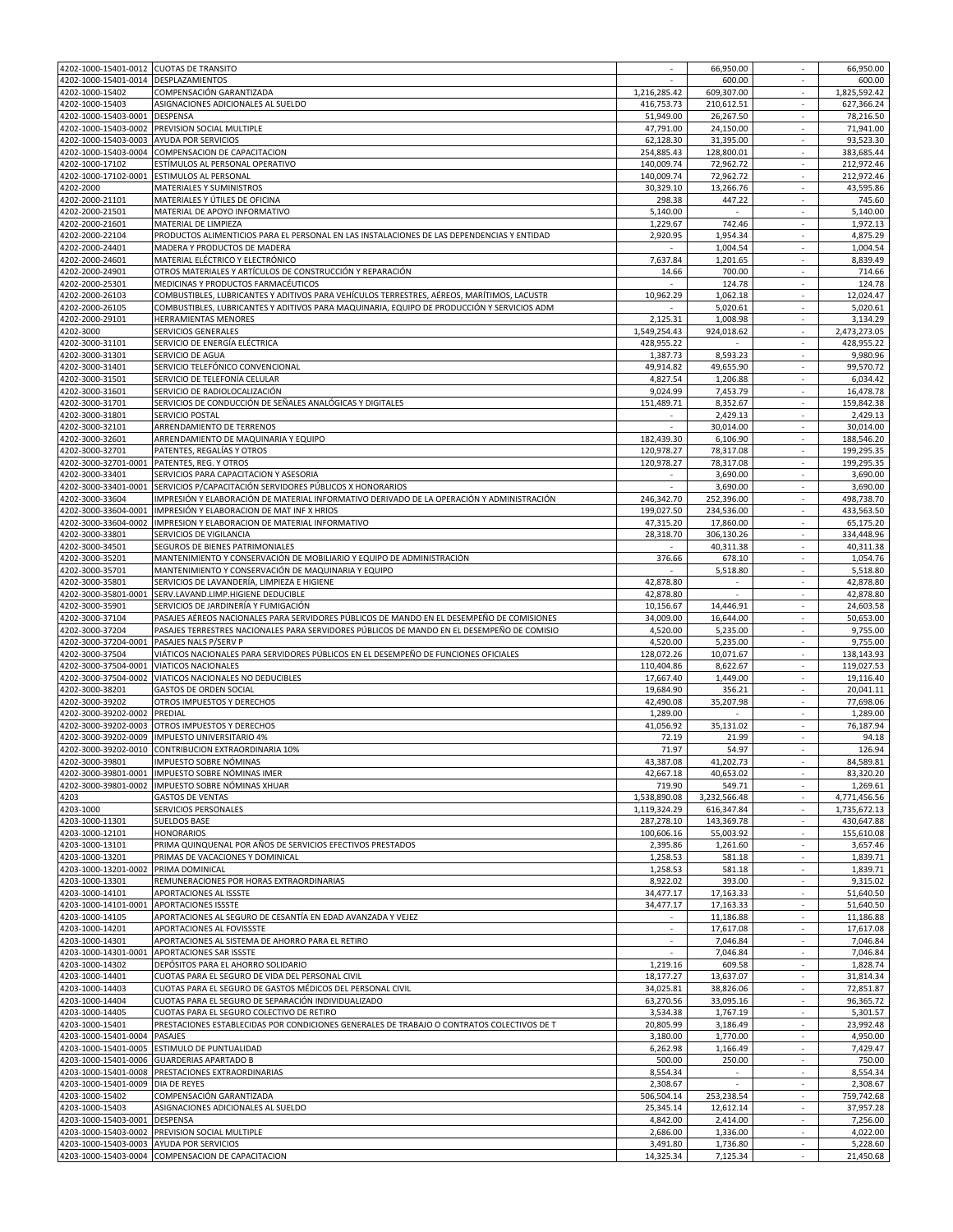| 4203-1000-17102      | ESTÍMULOS AL PERSONAL OPERATIVO                                                            | 11,504.00    | 5,752.00                 | $\overline{\phantom{a}}$           | 17,256.00     |
|----------------------|--------------------------------------------------------------------------------------------|--------------|--------------------------|------------------------------------|---------------|
| 4203-1000-17102-0001 | COMPENSACION EXTRAORDINARIA                                                                | 11,504.00    | 5,752.00                 |                                    | 17,256.00     |
| 4203-2000            | MATERIALES Y SUMINISTROS                                                                   | 9,863.29     | 1,897.26                 | ×.                                 | 11,760.55     |
| 4203-2000-21101      | MATERIALES Y ÚTILES DE OFICINA                                                             | 686.31       | 533.60                   | $\overline{\phantom{a}}$           | 1,219.91      |
| 4203-2000-21601      | MATERIAL DE LIMPIEZA                                                                       | 353.09       | 230.39                   | $\mathcal{L}_{\mathcal{A}}$        | 583.48        |
| 4203-2000-22104      | PRODUCTOS ALIMENTICIOS PARA EL PERSONAL EN LAS INSTALACIONES DE LAS DEPENDENCIAS Y ENTIDAD | 973.88       | 834.33                   | $\overline{\phantom{a}}$           | 1,808.21      |
| 4203-2000-24301      | CAL, YESO Y PRODUCTOS DE YESO                                                              | 282.76       |                          |                                    | 282.76        |
| 4203-2000-24601      | MATERIAL ELÉCTRICO Y ELECTRÓNICO                                                           | 6,079.43     | 174.16                   | $\overline{\phantom{a}}$           | 6,253.59      |
| 4203-2000-24901      | OTROS MATERIALES Y ARTÍCULOS DE CONSTRUCCIÓN Y REPARACIÓN                                  | 31.95        |                          |                                    | 31.95         |
| 4203-2000-25301      | MEDICINAS Y PRODUCTOS FARMACÉUTICOS                                                        | $\sim$       | 124.78                   | $\overline{\phantom{a}}$           | 124.78        |
| 4203-2000-29101      | HERRAMIENTAS MENORES                                                                       | 1,455.87     |                          | $\overline{\phantom{a}}$           | 1,455.87      |
| 4203-3000            | SERVICIOS GENERALES                                                                        | 409,702.50   | 2,614,321.38             | ×.                                 | 3,024,023.88  |
| 4203-3000-31101      | SERVICIO DE ENERGÍA ELÉCTRICA                                                              | 138,940.78   |                          | $\overline{\phantom{a}}$           | 138,940.78    |
| 4203-3000-31301      | SERVICIO DE AGUA                                                                           | 8.00         | 4.00                     | $\mathcal{L}_{\mathcal{A}}$        | 12.00         |
| 4203-3000-31401      | SERVICIO TELEFÓNICO CONVENCIONAL                                                           | 10,461.10    | 10,382.14                | $\overline{\phantom{a}}$           | 20,843.24     |
| 4203-3000-31601      | SERVICIO DE RADIOLOCALIZACIÓN                                                              | 888.92       | 948.47                   |                                    | 1,837.39      |
| 4203-3000-31701      | SERVICIOS DE CONDUCCIÓN DE SEÑALES ANALÓGICAS Y DIGITALES                                  | 2.363.55     | 2,363.55                 | $\overline{\phantom{a}}$           | 4,727.10      |
| 4203-3000-32101      | ARRENDAMIENTO DE TERRENOS                                                                  |              | 9,968.00                 | $\overline{\phantom{a}}$           | 9,968.00      |
| 4203-3000-32601      | ARRENDAMIENTO DE MAQUINARIA Y EQUIPO                                                       |              | 1.875.78                 |                                    |               |
|                      |                                                                                            | 180,487.86   |                          | $\overline{\phantom{a}}$           | 182,363.64    |
| 4203-3000-33604      | IMPRESIÓN Y ELABORACIÓN DE MATERIAL INFORMATIVO DERIVADO DE LA OPERACIÓN Y ADMINISTRACIÓN  | 43,500.00    | 8,500.00                 | ٠                                  | 52,000.00     |
| 4203-3000-33604-0001 | IMPRESIÓN Y ELABORACION DE MAT INF X HRIOS                                                 | 8,500.00     | 8,500.00                 | ×.                                 | 17,000.00     |
|                      | 4203-3000-33604-0002   IMPRESION Y ELABORACION DE MATERIAL INFORMATIVO                     | 35,000.00    |                          | $\overline{\phantom{a}}$           | 35,000.00     |
| 4203-3000-33801      | SERVICIOS DE VIGILANCIA                                                                    | 2,440.20     | 60,536.56                | $\mathcal{L}_{\mathcal{A}}$        | 62,976.76     |
| 4203-3000-34501      | SEGUROS DE BIENES PATRIMONIALES                                                            |              | 6,000.29                 | $\overline{\phantom{a}}$           | 6,000.29      |
| 4203-3000-35201      | MANTENIMIENTO Y CONSERVACIÓN DE MOBILIARIO Y EQUIPO DE ADMINISTRACIÓN                      | 376.66       |                          |                                    | 376.66        |
| 4203-3000-35801      | SERVICIOS DE LAVANDERÍA. LIMPIEZA E HIGIENE                                                | 8,575.76     | $\overline{\phantom{a}}$ | $\overline{\phantom{a}}$           | 8,575.76      |
| 4203-3000-35801-0001 | SERV.LAVAND.LIMP.HIGIENE DEDUCIBLE                                                         | 8,575.76     |                          |                                    | 8.575.76      |
| 4203-3000-35901      | SERVICIOS DE JARDINERÍA Y FUMIGACIÓN                                                       | 4,156.67     | 4,948.33                 | $\overline{\phantom{a}}$           | 9,105.00      |
| 4203-3000-37504      | VIÁTICOS NACIONALES PARA SERVIDORES PÚBLICOS EN EL DESEMPEÑO DE FUNCIONES OFICIALES        | 1,912.12     | $\sim$                   | $\overline{\phantom{a}}$           | 1,912.12      |
| 4203-3000-37504-0001 | <b>VIATICOS NACIONALES</b>                                                                 | 1,654.12     | ÷                        | $\sim$                             | 1,654.12      |
| 4203-3000-37504-0002 | VIATICOS NACIONALES NO DEDUCIBLES                                                          | 258.00       | $\sim$                   | $\overline{\phantom{a}}$           | 258.00        |
| 4203-3000-38201      | <b>GASTOS DE ORDEN SOCIAL</b>                                                              | 6,982.49     |                          | ٠                                  | 6,982.49      |
| 4203-3000-39202      | OTROS IMPUESTOS Y DERECHOS                                                                 | 2,931.43     | 117.96                   | $\overline{\phantom{a}}$           | 3,049.39      |
| 4203-3000-39202-0001 | MULTAS Y RECARGOS                                                                          |              | 41.00                    |                                    | 41.00         |
| 4203-3000-39202-0002 | PREDIAL                                                                                    | 1,289.00     | $\overline{\phantom{a}}$ | $\overline{\phantom{a}}$           | 1,289.00      |
| 4203-3000-39202-0003 | OTROS IMPUESTOS Y DERECHOS                                                                 | 1,498.27     | $\overline{\phantom{a}}$ |                                    | 1,498.27      |
|                      |                                                                                            |              |                          | $\overline{\phantom{a}}$<br>$\sim$ |               |
| 4203-3000-39202-0009 | <b>IMPUESTO UNIVERSITARIO 4%</b>                                                           | 72.19        | 21.99                    |                                    | 94.18         |
| 4203-3000-39202-0010 | CONTRIBUCION EXTRAORDINARIA 10%                                                            | 71.97        | 54.97                    | $\overline{\phantom{a}}$           | 126.94        |
| 4203-3000-39801      | IMPUESTO SOBRE NÓMINAS                                                                     | 5,254.72     | 6,011.19                 | $\sim$                             | 11,265.91     |
| 4203-3000-39801-0001 | IMPUESTO SOBRE NÓMINAS IMER                                                                | 4,534.82     | 5,461.48                 | $\overline{\phantom{a}}$           | 9,996.30      |
| 4203-3000-39801-0002 | IMPUESTO SOBRE NÓMINAS XHUAR                                                               | 719.90       | 549.71                   | ٠                                  | 1,269.61      |
| 4203-3000-39911      | ESTIMACION CUENTAS INCOBRABLES                                                             | 422.24       | 2,502,665.11             | $\overline{\phantom{a}}$           | 2,503,087.35  |
| 4204                 | <b>GASTOS DE ADMINISTRACION</b>                                                            | 6,450,710.49 | 3,763,651.76             | $\overline{\phantom{a}}$           | 10,214,362.25 |
| 4204-1000            | SERVICIOS PERSONALES                                                                       | 5,465,357.06 | 2,956,193.68             | $\sim$                             | 8,421,550.74  |
| 4204-1000-11301      | <b>SUELDOS BASE</b>                                                                        | 1,740,064.77 | 863,731.25               | $\overline{\phantom{a}}$           | 2,603,796.02  |
| 4204-1000-12101      | <b>HONORARIOS</b>                                                                          | 622,872.51   | 354,366.00               | $\mathcal{L}_{\mathcal{A}}$        | 977,238.51    |
| 4204-1000-13101      | PRIMA QUINQUENAL POR AÑOS DE SERVICIOS EFECTIVOS PRESTADOS                                 | 16,164.28    | 8,338.56                 | $\overline{\phantom{a}}$           | 24,502.84     |
| 4204-1000-13201      | PRIMAS DE VACACIONES Y DOMINICAL                                                           | 1,765.53     | 829.99                   |                                    | 2,595.52      |
| 4204-1000-13201-0002 | PRIMA DOMINICAL                                                                            | 1,765.53     | 829.99                   | $\overline{\phantom{a}}$           | 2,595.52      |
| 4204-1000-13301      | REMUNERACIONES POR HORAS EXTRAORDINARIAS                                                   | 40,547.80    | 4,625.37                 | $\overline{\phantom{a}}$           | 45,173.17     |
| 4204-1000-14101      | APORTACIONES AL ISSSTE                                                                     | 187,790.07   | 116,218.38               | $\overline{\phantom{a}}$           | 304.008.45    |
| 4204-1000-14101-0001 | <b>APORTACIONES ISSSTE</b>                                                                 | 189,847.82   | 95,360.50                | $\overline{\phantom{a}}$           | 285,208.32    |
|                      |                                                                                            |              |                          | $\overline{\phantom{a}}$           |               |
| 4204-1000-14101-0002 | PENSINES MINIMAS APARTADO B                                                                | 2,057.75     | 4,357.62                 |                                    | 6,415.37      |
| 4204-1000-14101-0003 | <b>GUARDERIAS</b>                                                                          | $\sim$       | 25,215.50                | $\overline{\phantom{a}}$           | 25,215.50     |
| 4204-1000-14105      | APORTACIONES AL SEGURO DE CESANTÍA EN EDAD AVANZADA Y VEJEZ                                | ×.           | 61,143.78                | $\mathcal{L}$                      | 61,143.78     |
| 4204-1000-14201      | APORTACIONES AL FOVISSSTE                                                                  | ٠.           | 96,289.39                | $\overline{\phantom{a}}$           | 96,289.39     |
| 4204-1000-14301      | APORTACIONES AL SISTEMA DE AHORRO PARA EL RETIRO                                           |              | 38,515.73                |                                    | 38,515.73     |
|                      | 4204-1000-14301-0001 APORTACIONES SAR ISSSTE                                               | ×.           | 38,515.73                | $\overline{\phantom{a}}$           | 38,515.73     |
| 4204-1000-14302      | DEPÓSITOS PARA EL AHORRO SOLIDARIO                                                         | 2,438.32     | 1,219.16                 |                                    | 3,657.48      |
| 4204-1000-14401      | CUOTAS PARA EL SEGURO DE VIDA DEL PERSONAL CIVIL                                           | 21,201.20    | 19,923.94                |                                    | 41,125.14     |
| 4204-1000-14403      | CUOTAS PARA EL SEGURO DE GASTOS MÉDICOS DEL PERSONAL CIVIL                                 | 40,148.17    | 48,641.82                | $\sim$                             | 88,789.99     |
| 4204-1000-14404      | CUOTAS PARA EL SEGURO DE SEPARACIÓN INDIVIDUALIZADO                                        | 200,841.27   | 97,571.28                | $\overline{\phantom{a}}$           | 298,412.55    |
| 4204-1000-14405      | CUOTAS PARA EL SEGURO COLECTIVO DE RETIRO                                                  | 3,372.50     | 1,686.25                 | $\overline{\phantom{a}}$           | 5,058.75      |
| 4204-1000-15401      | PRESTACIONES ESTABLECIDAS POR CONDICIONES GENERALES DE TRABAJO O CONTRATOS COLECTIVOS DE T | 177,885.90   | 40,952.45                | ×.                                 | 218,838.35    |
| 4204-1000-15401-0001 | ESTIMULO RECON ANTIGÜEDAD                                                                  |              | 27,000.00                | ٠                                  | 27,000.00     |
| 4204-1000-15401-0004 | PASAJES                                                                                    | 7,540.00     | 4,190.00                 |                                    | 11,730.00     |
| 4204-1000-15401-0005 | ESTIMULO DE PUNTUALIDAD                                                                    | 49,456.68    | 8,762.45                 | $\overline{\phantom{a}}$           | 58,219.13     |
| 4204-1000-15401-0006 | <b>GUARDERIAS APARTADO B</b>                                                               | 2,000.00     | 1,000.00                 | $\overline{\phantom{a}}$           | 3,000.00      |
| 4204-1000-15401-0008 | PRESTACIONES EXTRAORDINARIAS                                                               | 95,629.90    |                          |                                    | 95,629.90     |
| 4204-1000-15401-0009 | DIA DE REYES                                                                               | 12,787.32    | $\sim$                   | $\sim$                             | 12,787.32     |
| 4204-1000-15401-0013 | <b>ACTIVIDADES DEPORTIVAS</b>                                                              | 10,472.00    | ÷                        | ×.                                 | 10,472.00     |
| 4204-1000-15402      | COMPENSACIÓN GARANTIZADA                                                                   | 1,843,106.59 | 920,469.13               | $\overline{\phantom{a}}$           | 2,763,575.72  |
| 4204-1000-15403      | ASIGNACIONES ADICIONALES AL SUELDO                                                         | 278,133.14   | 137,630.18               |                                    | 415,763.32    |
| 4204-1000-15403-0001 | <b>DESPENSA</b>                                                                            | 37,935.00    | 18,763.91                |                                    | 56,698.91     |
| 4204-1000-15403-0002 |                                                                                            |              | 15,572.00                |                                    | 47.039.00     |
|                      | PREVISION SOCIAL MULTIPLE                                                                  | 31,467.00    |                          |                                    |               |
| 4204-1000-15403-0003 | <b>AYUDA POR SERVICIOS</b>                                                                 | 40,907.10    | 20,243.60                | $\overline{\phantom{a}}$           | 61,150.70     |
| 4204-1000-15403-0004 | COMPENSACION DE CAPACITACION                                                               | 167,824.04   | 83,050.67                | $\overline{\phantom{a}}$           | 250,874.71    |
| 4204-1000-17102      | ESTIMULOS AL PERSONAL                                                                      | 289,025.01   | 144,041.02               | $\overline{\phantom{a}}$           | 433,066.03    |
|                      | 4204-1000-17102-0001 COMPENSACION EXTRAORDINARIA                                           | 289,025.01   | 144,041.02               | $\overline{\phantom{a}}$           | 433,066.03    |
| 4204-2000            | MATERIALES Y SUMINISTROS                                                                   | 32,096.61    | 22,487.63                | ×.                                 | 54,584.24     |
| 4204-2000-21101      | MATERIALES Y ÚTILES DE OFICINA                                                             | 3,334.06     | 4,173.78                 | $\overline{\phantom{a}}$           | 7,507.84      |
| 4204-2000-21501      | MATERIAL DE APOYO INFORMATIVO                                                              | 12,845.00    | 2,280.00                 |                                    | 15,125.00     |
| 4204-2000-21601      | MATERIAL DE LIMPIEZA                                                                       | 2,391.34     | 2,571.23                 | $\overline{\phantom{a}}$           | 4,962.57      |
| 4204-2000-22104      | PRODUCTOS ALIMENTICIOS PARA EL PERSONAL EN LAS INSTALACIONES DE LAS DEPENDENCIAS Y ENTIDAD | 9,290.85     | 8,651.88                 |                                    | 17,942.73     |
| 4204-2000-22301      | UTENSILIOS PARA EL SERVICIO DE ALIMENTACIÓN                                                |              | 32.75                    | $\overline{\phantom{a}}$           | 32.75         |
| 4204-2000-24101      | PRODUCTOS MINERALES NO METÁLICOS                                                           | $\sim$       | 438.21                   | $\sim$                             | 438.21        |
| 4204-2000-24201      | CEMENTO Y PRODUCTOS DE CONCRETO                                                            | ÷.           | 116.38                   | $\sim$                             | 116.38        |
| 4204-2000-24601      | MATERIAL ELÉCTRICO Y ELECTRÓNICO                                                           | 54.74        | 179.34                   | $\overline{\phantom{a}}$           | 234.08        |
| 4204-2000-25301      |                                                                                            |              |                          |                                    |               |
|                      | MEDICINAS Y PRODUCTOS FARMACÉUTICOS                                                        |              | 124.79                   | $\overline{\phantom{a}}$           | 124.79        |
| 4204-2000-26105      | COMBUSTIBLES, LUBRICANTES Y ADITIVOS PARA MAQUINARIA, EQUIPO DE PRODUCCIÓN Y SERVICIOS ADM | 3,867.12     | 1,087.78                 | ٠                                  | 4,954.90      |
| 4204-2000-29101      | HERRAMIENTAS MENORES                                                                       |              | 2,375.64                 |                                    | 2,375.64      |
| 4204-2000-29301      | REFACCIONES Y ACCESORIOS MENORES DE MOBILIARIO Y EQUIPO DE ADMINISTRACIÓN, EDUCACIONAL Y R | $\sim$       | 100.00                   | $\overline{\phantom{a}}$           | 100.00        |